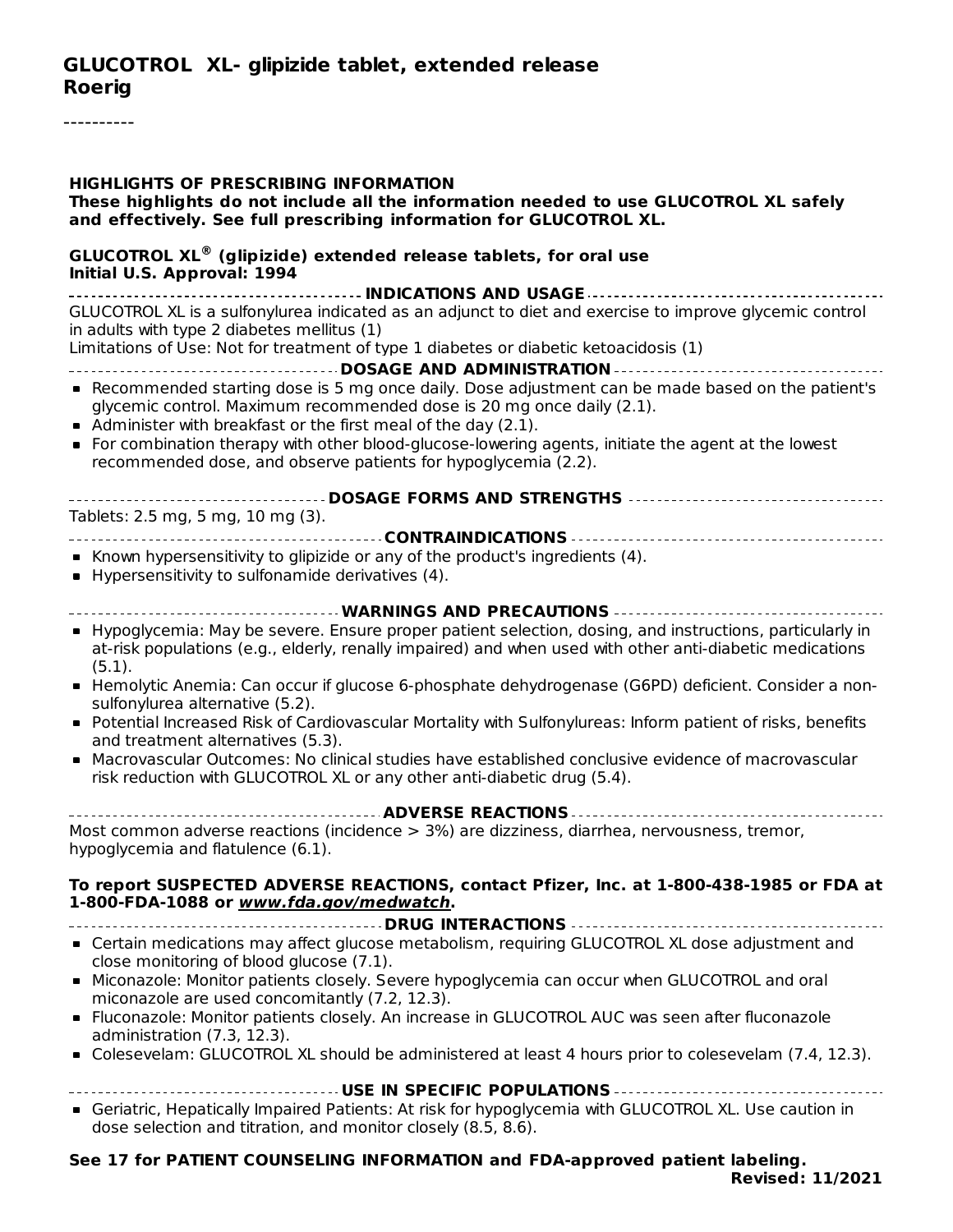#### **FULL PRESCRIBING INFORMATION: CONTENTS\***

#### **1 INDICATIONS AND USAGE**

1.1 Limitations of Use

### **2 DOSAGE AND ADMINISTRATION**

- 2.1 Recommended Dosing
- 2.2 Use with Other Glucose Lowering Agents

#### **3 DOSAGE FORMS AND STRENGTHS**

**4 CONTRAINDICATIONS**

### **5 WARNINGS AND PRECAUTIONS**

- 5.1 Hypoglycemia
- 5.2 Hemolytic Anemia
- 5.3 Increased Risk of Cardiovascular Mortality with Sulfonylureas
- 5.4 Macrovascular Outcomes
- 5.5 Gastrointestinal Obstruction

## **6 ADVERSE REACTIONS**

- 6.1 Clinical Trials Experience
- 6.2 Postmarketing Experience

### **7 DRUG INTERACTIONS**

- 7.1 Drugs Affecting Glucose Metabolism
- 7.2 Miconazole
- 7.3 Fluconazole
- 7.4 Colesevelam

### **8 USE IN SPECIFIC POPULATIONS**

- 8.1 Pregnancy
- 8.2 Lactation
- 8.4. Pediatric Use
- 8.5 Geriatric Use
- 8.6 Hepatic Impairment

# **10 OVERDOSAGE**

### **11 DESCRIPTION**

# **12 CLINICAL PHARMACOLOGY**

- 12.1 Mechanism of Action
- 12.2 Pharmacodynamics
- 12.3 Pharmacokinetics

# **13 NONCLINICAL TOXICOLOGY**

13.1 Carcinogenesis, Mutagenesis, Impairment of Fertility

### **15 REFERENCES**

### **16 HOW SUPPLIED/STORAGE AND HANDLING**

### **17 PATIENT COUNSELING INFORMATION**

 $\ast$  Sections or subsections omitted from the full prescribing information are not listed.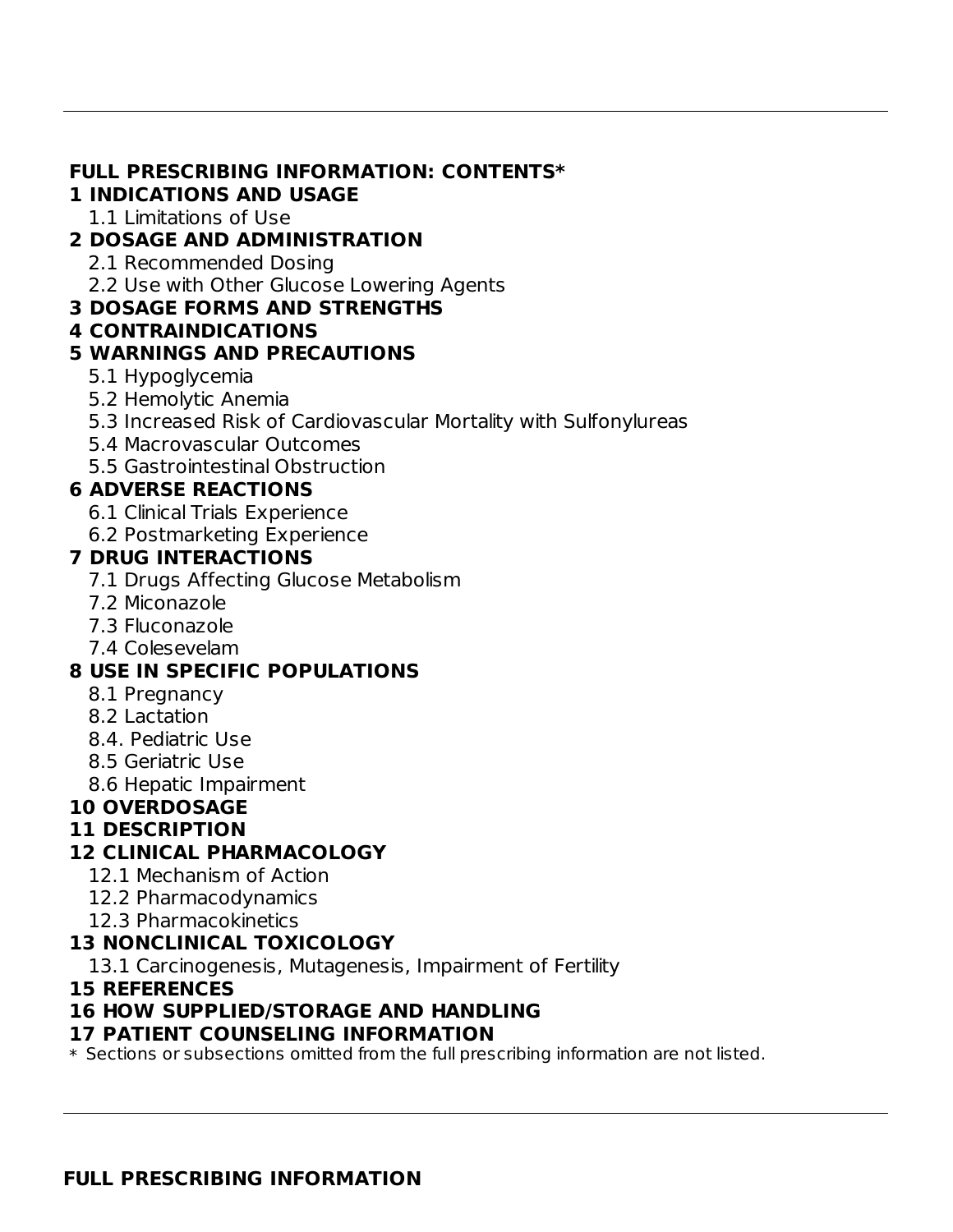# **1 INDICATIONS AND USAGE**

GLUCOTROL XL is indicated as an adjunct to diet and exercise to improve glycemic control in adults with type 2 diabetes mellitus.

#### **1.1 Limitations of Use**

GLUCOTROL XL is not recommended for the treatment of type 1 diabetes mellitus or diabetic ketoacidosis.

## **2 DOSAGE AND ADMINISTRATION**

#### **2.1 Recommended Dosing**

GLUCOTROL XL should be administered orally with breakfast or the first main meal of the day.

The recommended starting dose of GLUCOTROL XL is 5 mg once daily. Start patients at increased risk for hypoglycemia (e.g. the elderly or patients with hepatic insufficiency) at 2.5 mg [see Use in Specific Population (8.5, 8.6)].

Dosage adjustment can be made based on the patient's glycemic control. The maximum recommended dose is 20 mg once daily.

Patients receiving immediate release glipizide may be switched to GLUCOTROL XL once daily at the nearest equivalent total daily dose.

### **2.2 Use with Other Glucose Lowering Agents**

When adding GLUCOTROL XL to other anti-diabetic drugs, initiate GLUCOTROL XL at 5 mg once daily. Start patients at increased risk for hypoglycemia at a lower dose.

When colesevelam is coadministered with glipizide ER, maximum plasma concentration and total exposure to glipizide is reduced. Therefore, GLUCOTROL XL should be administered at least 4 hours prior to colesevelam.

### **3 DOSAGE FORMS AND STRENGTHS**

GLUCOTROL XL (glipizide) Extended Release tablets:

2.5 mg, blue and imprinted with "GLUCOTROL XL 2.5" or "GXL 2.5" on one side

5 mg, white and imprinted with "GLUCOTROL XL 5" or "GXL 5" on one side

10 mg, white and imprinted with "GLUCOTROL XL 10" or "GXL 10" on one side

# **4 CONTRAINDICATIONS**

Glipizide is contraindicated in patients with:

- Known hypersensitivity to glipizide or any of the product's ingredients.
- Hypersensitivity to sulfonamide derivatives.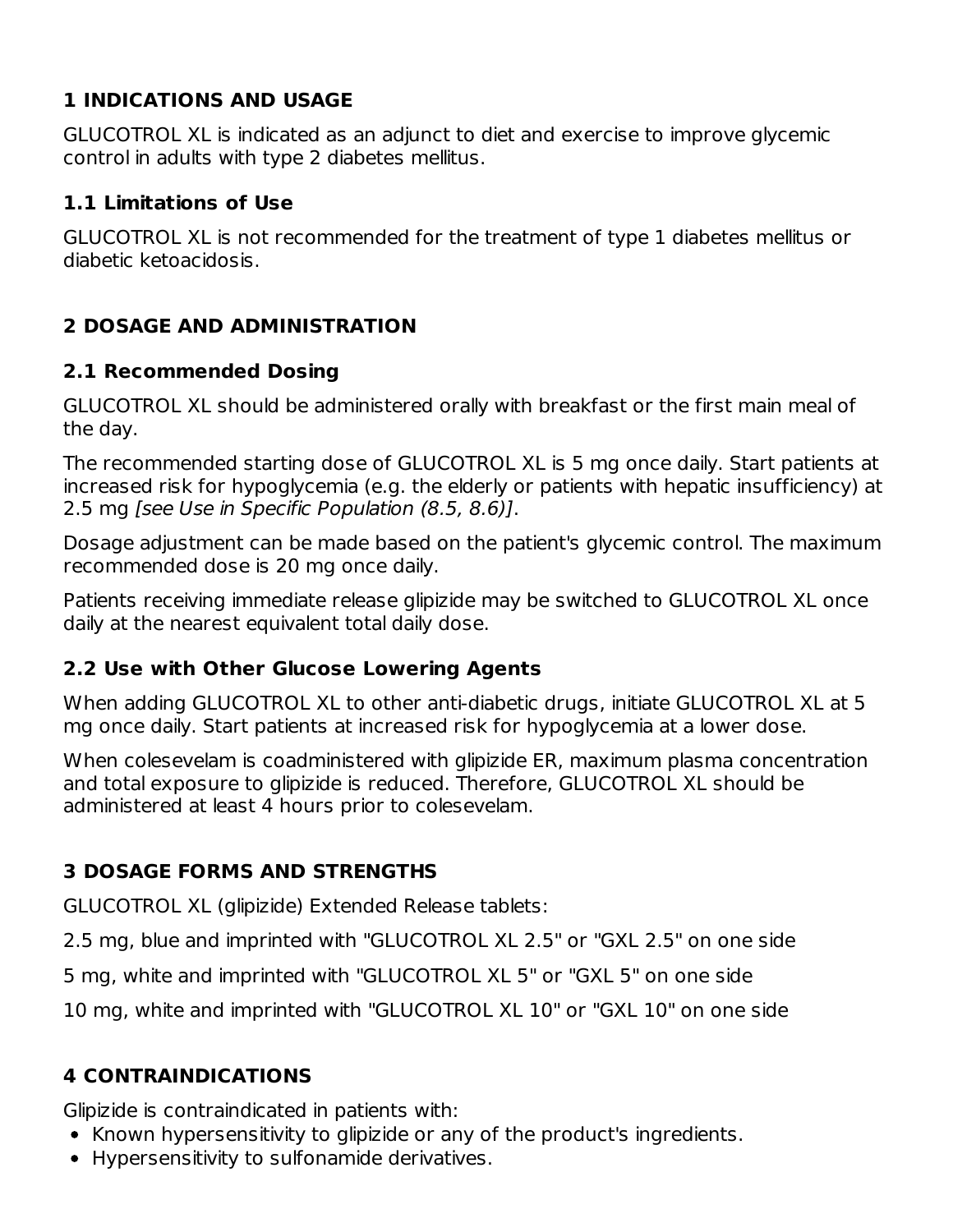### **5 WARNINGS AND PRECAUTIONS**

## **5.1 Hypoglycemia**

All sulfonylurea drugs, including GLUCOTROL XL, are capable of producing severe hypoglycemia [see Adverse Reactions (6)]. Concomitant use of GLUCOTROL XL with other anti-diabetic medication can increase the risk of hypoglycemia. A lower dose of GLUCOTROL XL may be required to minimize the risk of hypoglycemia when combining it with other anti-diabetic medications.

Educate patients to recognize and manage hypoglycemia. When initiating and increasing GLUCOTROL XL in patients who may be predisposed to hypoglycemia (e.g., the elderly, patients with renal impairment, patients on other anti-diabetic medications) start at 2.5 mg. Debilitated or malnourished patients, and those with adrenal, pituitary, or hepatic impairment are particularly susceptible to the hypoglycemic action of anti-diabetic medications. Hypoglycemia is also more likely to occur when caloric intake is deficient, after severe or prolonged exercise, or when alcohol is ingested.

The patient's ability to concentrate and react may be impaired as a result of hypoglycemia. Early warning symptoms of hypoglycemia may be different or less pronounced in patients with autonomic neuropathy, the elderly, and in patients who are taking beta-adrenergic blocking medications or other sympatholytic agents. These situations may result in severe hypoglycemia before the patient is aware of the hypoglycemia**.**

These impairments may present a risk in situations where these abilities are especially important, such as driving or operating other machinery. Severe hypoglycemia can lead to unconsciousness or convulsions and may result in temporary or permanent impairment of brain function or death.

# **5.2 Hemolytic Anemia**

Treatment of patients with glucose 6-phosphate dehydrogenase (G6PD) deficiency with sulfonylurea agents, including GLUCOTROL XL, can lead to hemolytic anemia. Avoid use of GLUCOTROL XL in patients with G6PD deficiency. In post marketing reports, hemolytic anemia has also been reported in patients who did not have known G6PD deficiency.

# **5.3 Increased Risk of Cardiovascular Mortality with Sulfonylureas**

The administration of oral hypoglycemic drugs has been reported to be associated with increased cardiovascular mortality as compared to treatment with diet alone or diet plus insulin. This warning is based on the study conducted by the University Group Diabetes Program (UGDP), a long-term prospective clinical trial designed to evaluate the effectiveness of glucose-lowering drugs in preventing or delaying vascular complications in patients with type 2 diabetes mellitus. The study involved 823 patients who were randomly assigned to one of four treatment groups.

UGDP reported that patients treated for 5 to 8 years with diet plus a fixed dose of tolbutamide (1.5 grams per day) had a rate of cardiovascular mortality approximately 2½ times that of patients treated with diet alone. A significant increase in total mortality was not observed, but the use of tolbutamide was discontinued based on the increase in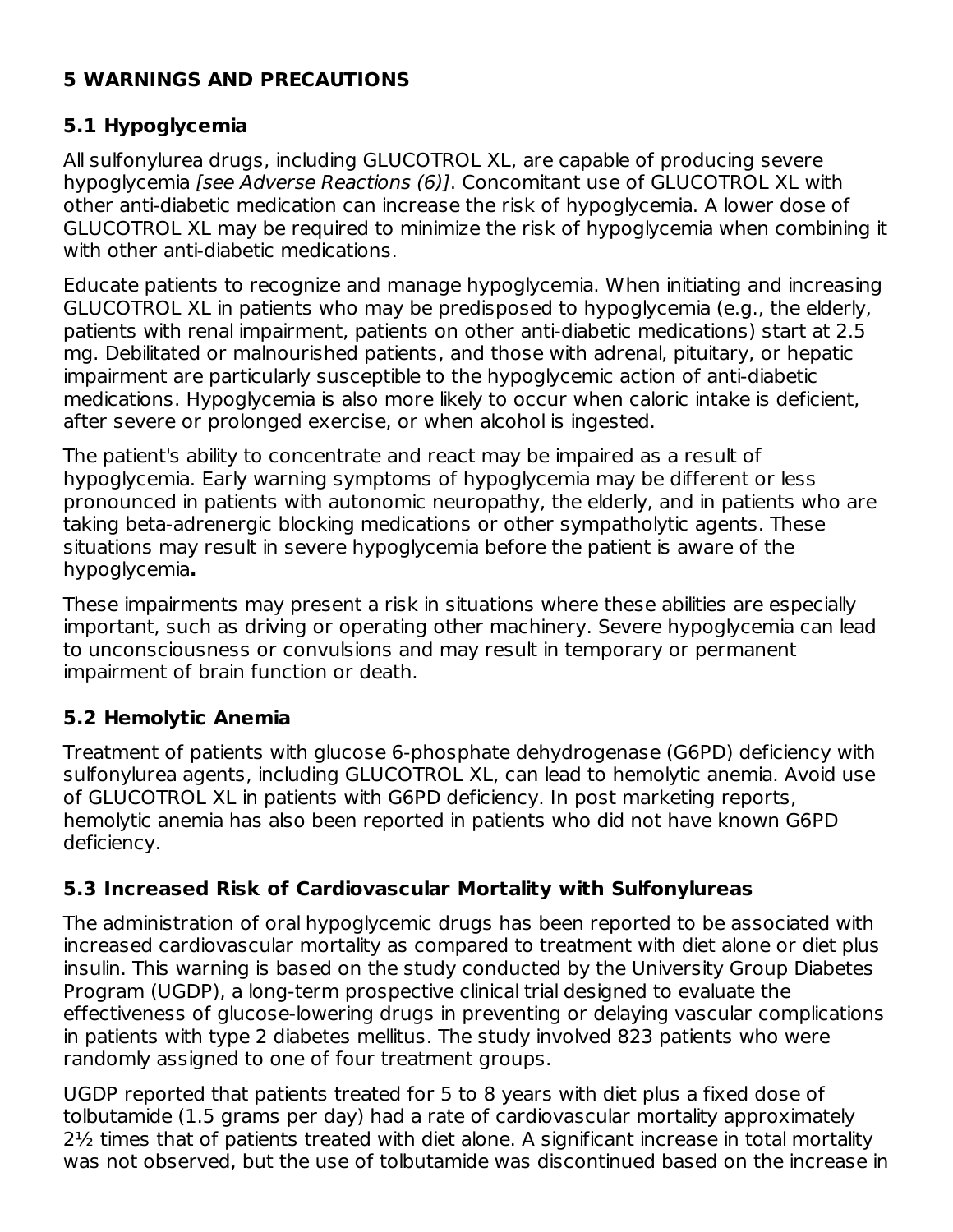cardiovascular mortality, thus limiting the opportunity for the study to show an increase in overall mortality. Despite controversy regarding the interpretation of these results, the findings of the UGDP study provide an adequate basis for this warning. The patient should be informed of the potential risks and advantages of glipizide and of alternative modes of therapy.

Although only one drug in the sulfonylurea class (tolbutamide) was included in this study, it is prudent from a safety standpoint to consider that this warning may also apply to other oral hypoglycemic drugs in this class, in view of their close similarities in mode of action and chemical structure.

## **5.4 Macrovascular Outcomes**

There have been no clinical studies establishing conclusive evidence of macrovascular risk reduction with GLUCOTROL XL or any other anti-diabetic drug.

## **5.5 Gastrointestinal Obstruction**

There have been reports of obstructive symptoms in patients with known strictures in association with the ingestion of another drug with this non-dissolvable extended release formulation. Avoid use of GLUCOTROL XL in patients with preexisting severe gastrointestinal narrowing (pathologic or iatrogenic).

# **6 ADVERSE REACTIONS**

The following serious adverse reactions are discussed in more detail below and elsewhere in the labeling:

- Hypoglycemia [see Warnings and Precautions (5.1)]
- Hemolytic anemia [see Warnings and Precautions (5.2)]

# **6.1 Clinical Trials Experience**

Because clinical trials are conducted under widely varying conditions, adverse reaction rates observed in the clinical trials of a drug cannot be directly compared to rates in the clinical trials of another drug and may not reflect the rates observed in practice.

In clinical trials, 580 patients from 31 to 87 years of age received GLUCOTROL XL in doses from 5 mg to 60 mg in both controlled and open trials. The dosages above 20 mg are not recommended dosages. In these trials, approximately 180 patients were treated with GLUCOTROL XL for at least 6 months.

Table 1 summarizes the incidence of adverse reactions, other than hypoglycemia, that were reported in pooled double-blind, placebo-controlled trials in ≥3% of GLUCOTROL XL-treated patients and more commonly than in patients who received placebo.

**Table 1: Incidence (%) of Adverse Reactions Reported in ≥3% of Patients Treated in Placebo-Controlled Clinical Trials and More Commonly in Patients Treated with GLUCOTROL XL (Excluding Hypoglycemia)**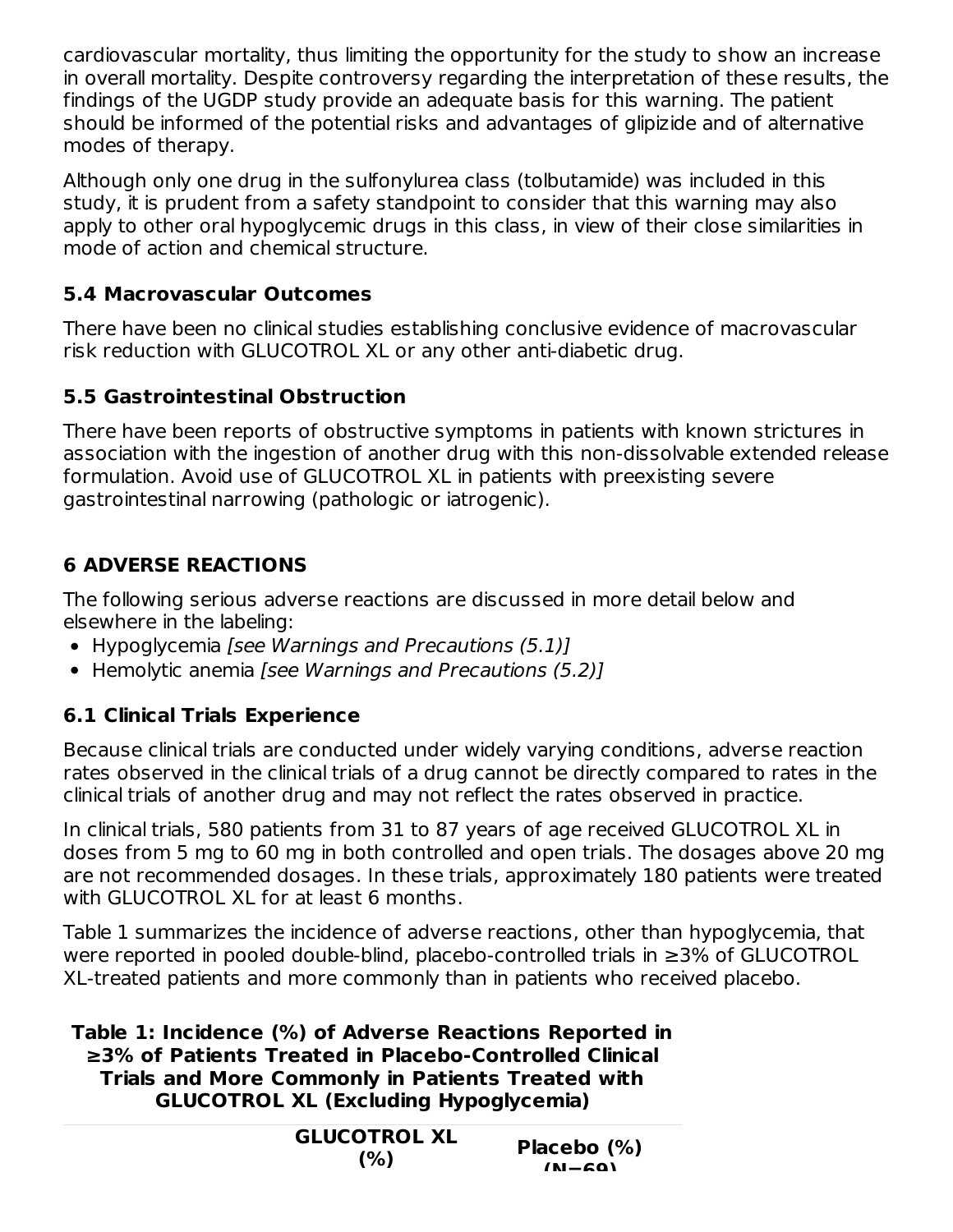|                       | $(N=278)$ | (14–VJ) |
|-----------------------|-----------|---------|
| <b>Adverse Effect</b> |           |         |
| <b>Dizziness</b>      | 6.8       | 5.8     |
| Diarrhea              | 5.4       | 0.0     |
| <b>Nervousness</b>    | 3.6       | 2.9     |
| Tremor                | 3.6       | 0.0     |
| Flatulence            | 3.2       | 1.4     |

#### Hypoglycemia

Of the 580 patients that received GLUCOTROL XL in clinical trials, 3.4% had hypoglycemia documented by a blood-glucose measurement <60 mg/dL and/or symptoms believed to be associated with hypoglycemia and 2.6% of patients discontinued for this reason. Hypoglycemia was not reported for any placebo patients.

#### Gastrointestinal Reactions

In clinical trials, the incidence of gastrointestinal (GI) side effects (nausea, vomiting, constipation, dyspepsia), occurred in less than 3% of GLUCOTROL XL-treated patients and were more common in GLUCOTROL XL-treated patients than those receiving placebo.

#### Dermatologic Reactions

In clinical trials, allergic skin reactions, i.e., urticaria occurred in less than 1.5% of treated patients and were more common in GLUCOTROL XL treated patients than those receiving placebo. These may be transient and may disappear despite continued use of glipizide XL; if skin reactions persist, the drug should be discontinued.

### **Laboratory Tests**

Mild to moderate elevations of ALT, LDH, alkaline phosphatase, BUN and creatinine have been noted. The relationship of these abnormalities to glipizide is uncertain.

# **6.2 Postmarketing Experience**

The following adverse reactions have been identified during post approval use of GLUCOTROL XL. Because these reactions are reported voluntarily from a population of uncertain size, it is not always possible to reliably estimate their frequency or establish a causal relationship to drug exposure.

- Abdominal pain
- Cholestatic and hepatocellular forms of liver injury accompanied by jaundice
- Leukopenia, agranulocytosis, thrombocytopenia, hemolytic anemia [see Warnings and Precautions (5.2)], aplastic anemia, pancytopenia
- Hepatic porphyria and disulfiram-like reactions
- Hyponatremia and the syndrome of inappropriate antidiuretic hormone (SIADH) secretion
- $\bullet$  Rash
- There have been reports of gastrointestinal irritation and gastrointestinal bleeding with use of another drug with this non-dissolvable extended release formulation.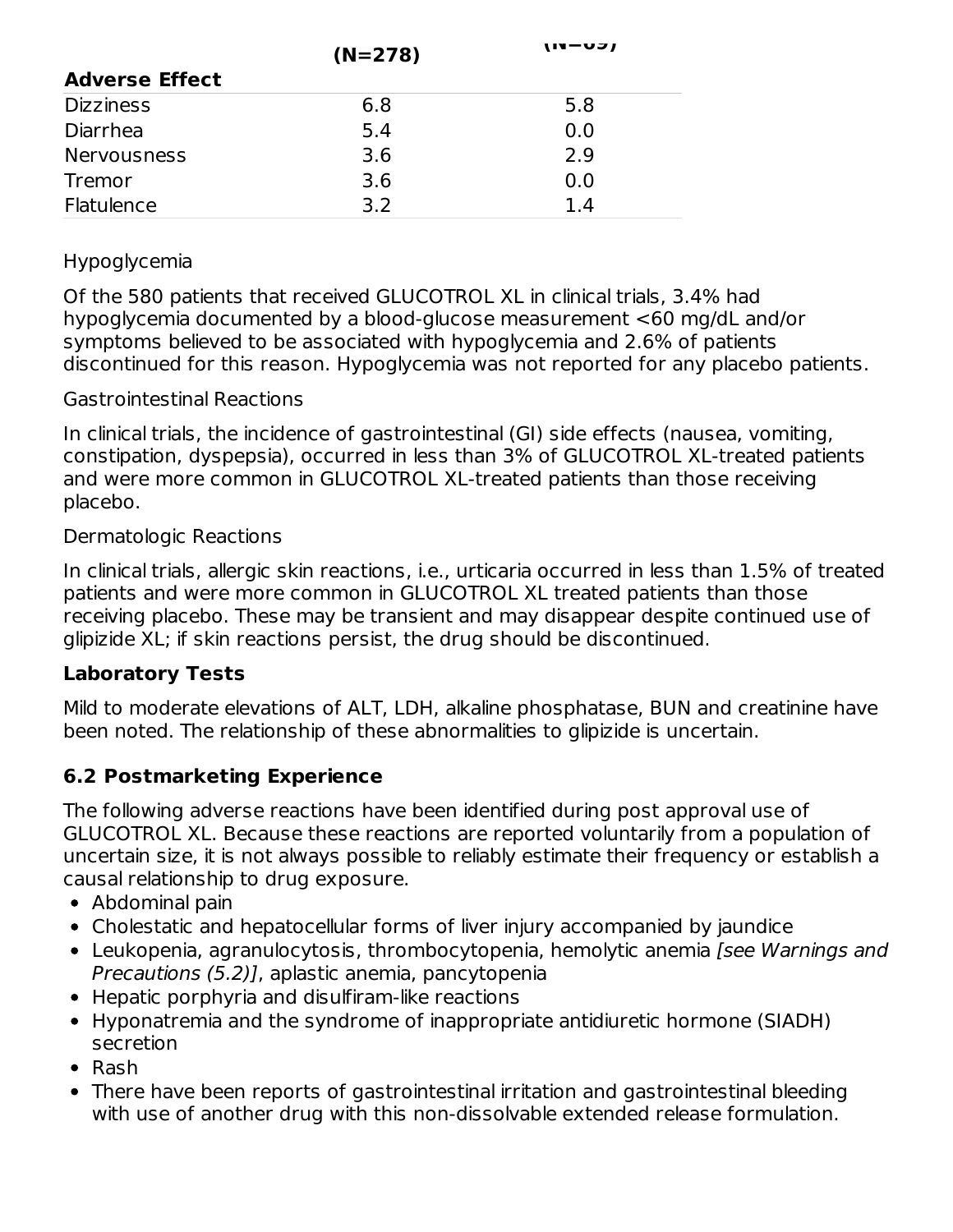# **7 DRUG INTERACTIONS**

# **7.1 Drugs Affecting Glucose Metabolism**

A number of medications affect glucose metabolism and may require GLUCOTROL XL dose adjustment and close monitoring for hypoglycemia or worsening glycemic control.

The following are examples of medication that may increase the glucose lowering effect of GLUCOTROL XL, increase the susceptibility to and/or intensity of hypoglycemia: antidiabetic agents, ACE inhibitors, angiotensin II receptor blocking agents, disopyramide, fibrates, fluoxetine, monoamine oxidase inhibitors, pentoxifylline, pramlintide, propoxyphene, salicylates, somatostatin analogs (e.g., octreotide), sulfonamide antibiotics, nonsteroidal anti-inflammatory agents, chloramphenicol, probenecid, coumarins, voriconazole, H2 receptor antagonists, and quinolones. When these medications are administered to a patient receiving GLUCOTROL XL, monitor the patient closely for hypoglycemia. When these medications are discontinued from a patient receiving GLUCOTROL XL, monitor the patient closely for worsening glycemic control.

The following are examples of medication that may reduce the glucose-lowering effect of GLUCOTROL XL, leading to worsening glycemic control: atypical antipsychotics (e.g., olanzapine and clozapine), corticosteroids, danazol, diuretics, estrogens, glucagon, isoniazid, niacin, oral contraceptives, phenothiazines, progestogens (e.g., in oral contraceptives), protease inhibitors, somatropin, sympathomimetic agents (e.g., albuterol, epinephrine, terbutaline), thyroid hormones, phenytoin, nicotinic acid, and calcium channel blocking drugs. When such drugs are administered to patients receiving GLUCOTROL XL, monitor the patients closely for worsening glycemic control. When these medications are discontinued from patients receiving GLUCOTROL XL, monitor the patient closely for hypoglycemia.

Alcohol, beta-blockers, clonidine, and reserpine may lead to either potentiation or weakening of the glucose-lowering effect. Increased frequency of monitoring may be required when GLUCOTROL XL is co-administered with these drugs.

The signs of hypoglycemia may be reduced or absent in patients taking sympatholytic drugs such as beta-blockers, clonidine, guanethidine, and reserpine. Increased frequency of monitoring may be required when GLUCOTROL XL is co-administered with these drugs.

# **7.2 Miconazole**

Monitor patients closely for hypoglycemia when Glucotrol XL is co-administered with miconazole. A potential interaction between oral miconazole and oral hypoglycemic agents leading to severe hypoglycemia has been reported [see Clinical Phamacology (12.3)].

# **7.3 Fluconazole**

Monitor patients closely for hypoglycemia when Glucotrol XL is co-administered with fluconazole. Concomitant treatment with fluconazole increases plasma concentrations of glipizide, which may lead to hypoglycemia [see Clinical Pharmacology (12.3)].

# **7.4 Colesevelam**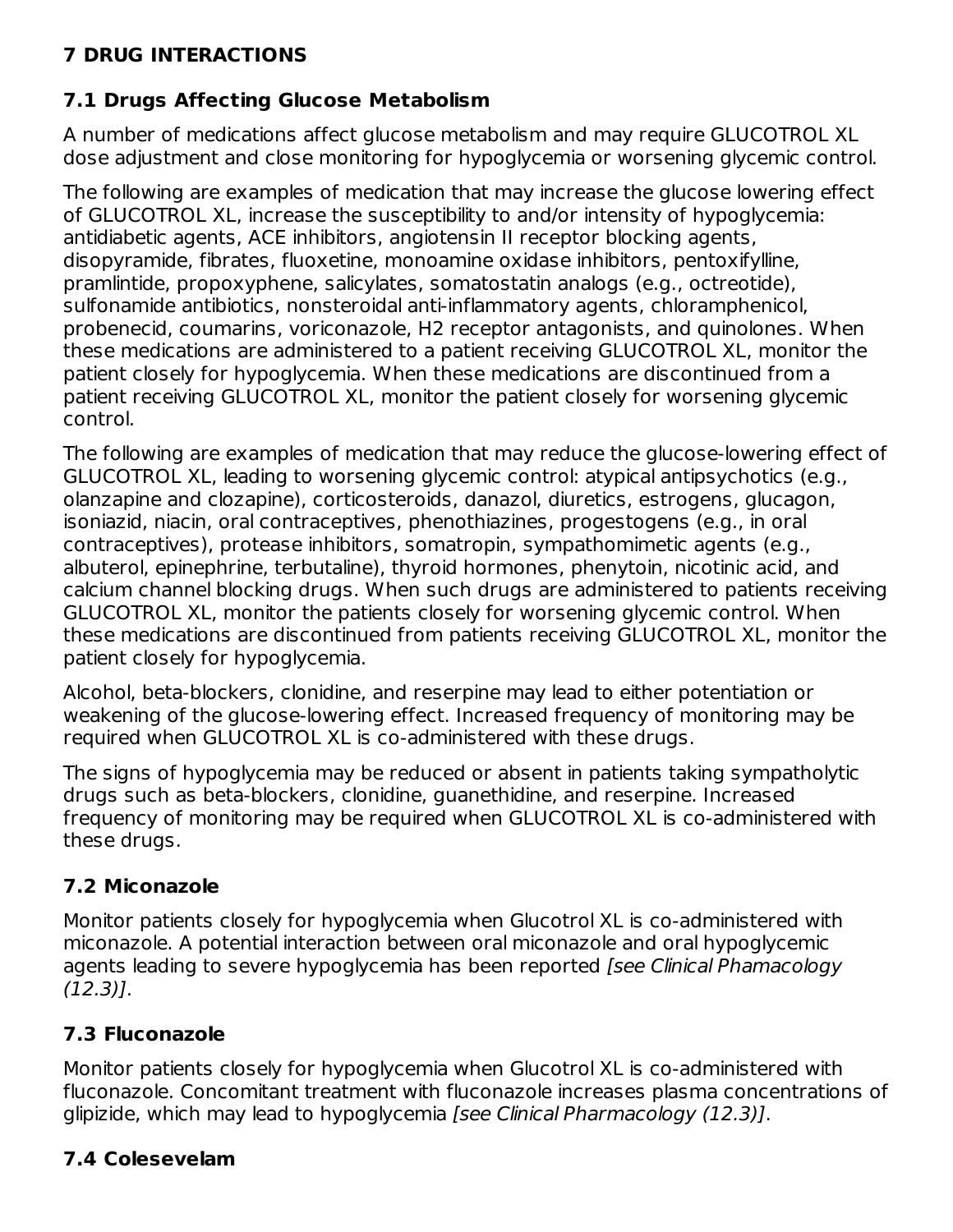GLUCOTROL XL should be administered at least 4 hours prior to the administration of colesevelam. Colesevelam can reduce the maximum plasma concentration and total exposure of glipizide when the two are coadministered *[see Clinical Pharmacology* (12.3)].

# **8 USE IN SPECIFIC POPULATIONS**

# **8.1 Pregnancy**

## Risk Summary

Available data from a small number of published studies and postmarketing experience with GLUCOTROL XL use in pregnancy over decades have not identified any drug associated risks for major birth defects, miscarriage, or adverse maternal outcomes. However, sulfonylureas (including glipizide) cross the placenta and have been associated with neonatal adverse reactions such as hypoglycemia. Therefore, GLUCOTROL XL should be discontinued at least two weeks before expected delivery (see Clinical Considerations). Poorly controlled diabetes in pregnancy is also associated with risks to the mother and fetus (see Clinical Considerations). In animal studies, there were no effects on embryofetal development following administration of glipizide to pregnant rats and rabbits during organogenesis at doses 833 times and 8 times the human dose based on body surface area, respectively. However, increased pup mortality was observed in rats administered glipizide from gestation day 15 throughout lactation at doses 2 times the maximum human dose based on body surface area (see Data).

The estimated background risk of major birth defects is 6–10% in women with pregestational diabetes with a HbA1c >7 and has been reported to be as high as 20–25% in women with HbA1c >10. The estimated background risk of miscarriage for the indicated population is unknown. In the U.S. general population, the estimated background risk of major birth defects and miscarriage in clinically recognized pregnancies is 2–4% and 15– 20%, respectively.

### Clinical Considerations

# Disease-Associated Maternal and/or Embryo/Fetal Risk

Poorly-controlled diabetes in pregnancy increases the maternal risk for diabetic ketoacidosis, pre-eclampsia, miscarriage, preterm delivery, stillbirth, and delivery complications. Poorly controlled diabetes increases the fetal risk for major birth defects, stillbirth, and macrosomia related morbidity.

# Fetal/Neonatal Adverse Reactions

Neonates of women with gestational diabetes who are treated with sulfonylureas during pregnancy may be at increased risk for neonatal intensive care admission and may develop respiratory distress, hypoglycemia, birth injury, and be large for gestational age. Prolonged severe hypoglycemia, lasting 4–10 days, has been reported in neonates born to mothers receiving a sulfonylurea at the time of delivery and has been reported with the use of agents with a prolonged half-life. Observe newborns for symptoms of hypoglycemia and respiratory distress and manage accordingly.

# Dose adjustments during pregnancy and the postpartum period

Due to reports of prolonged severe hypoglycemia in neonates born to mothers receiving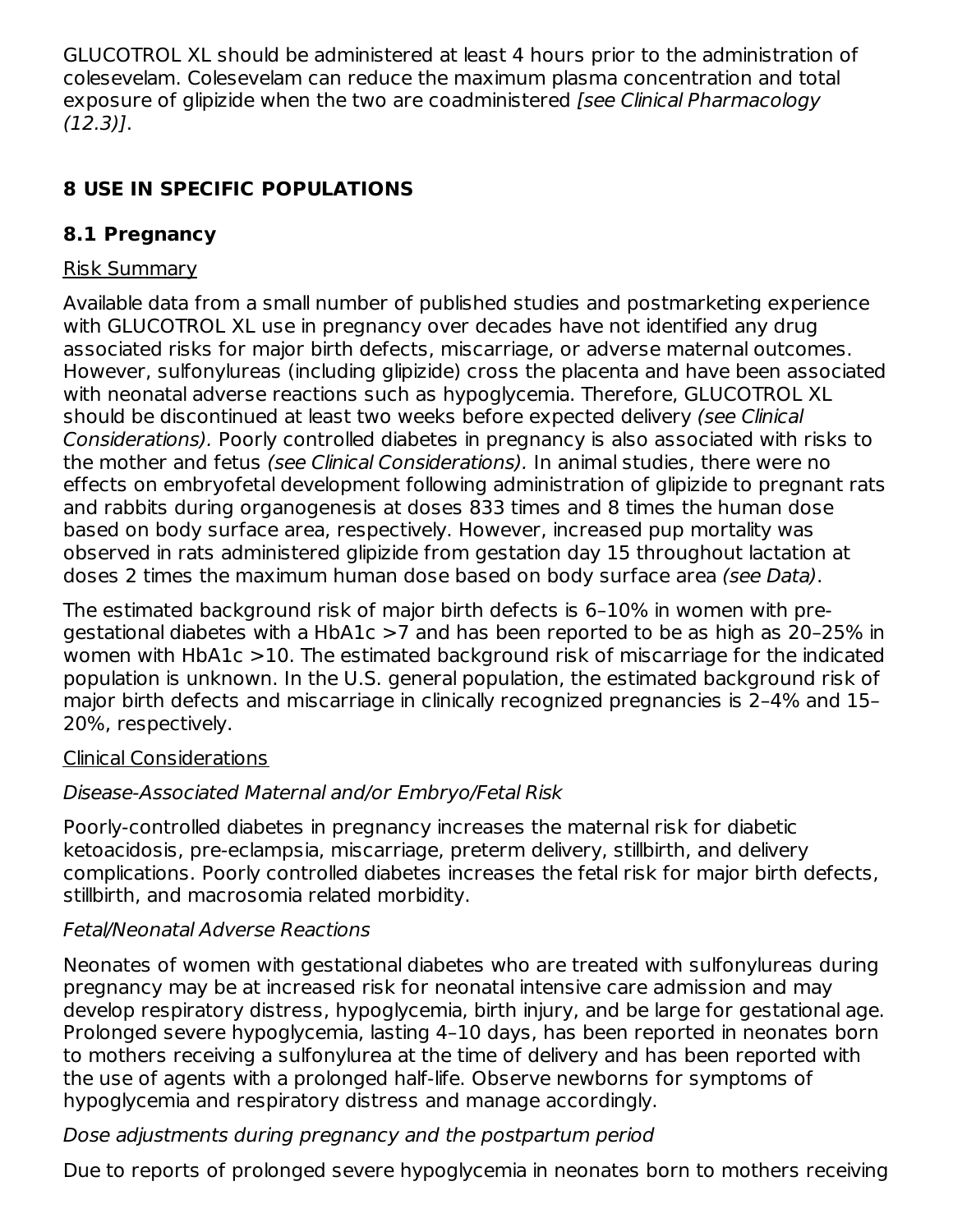a sulfonylurea at the time of delivery, GLUCOTROL XL should be discontinued at least two weeks before expected delivery (see Fetal/Neonatal Adverse Reactions).

Data

### Animal Data

In teratology studies in rats and rabbits, pregnant animals received daily oral doses of glipizide during the period of organogenesis at doses up to 2000 mg/kg/day and 10 mg/kg/day (approximately 833 and 8 times the human dose based on body surface area), respectively. There were no adverse effects on embryo-fetal development at any of the doses tested. In a peri- and postnatal study in pregnant rats, there was a reduced number of pups born alive following administration of glipizide from gestation day 15 throughout lactation through weaning at doses ≥5 mg/kg/day (about 2 times the recommended maximum human dose based on body surface area).

# **8.2 Lactation**

# Risk Summary

Breastfed infants of lactating women using GLUCOTROL XL should be monitored for symptoms of hypoglycemia (see Clinical Considerations). Although glipizide was undetectable in human milk in one small clinical lactation study; this result is not conclusive because of the limitations of the assay used in the study. There are no data on the effects of glipizide on milk production. The developmental and health benefits of breastfeeding should be considered along with the mother's clinical need for GLUCOTROL XL and any potential adverse effects on the breastfed child from GLUCOTROL XL or from the underlying maternal condition.

# Clinical Considerations

# Monitoring for adverse reactions

Monitor breastfed infants for signs of hypoglycemia (e.g., jitters, cyanosis, apnea, hypothermia, excessive sleepiness, poor feeding, seizures).

# **8.4. Pediatric Use**

Safety and effectiveness in children have not been established.

# **8.5 Geriatric Use**

There were no overall differences in effectiveness or safety between younger and older patients, but greater sensitivity of some individuals cannot be ruled out. Elderly patients are particularly susceptible to the hypoglycemic action of anti-diabetic agents. Hypoglycemia may be difficult to recognize in these patients. Therefore, dosing should be conservative to avoid hypoglycemia [see Dosage and Administration (2.1), Warnings and Precautions (5.1) and Clinical Pharmacology (12.3)].

# **8.6 Hepatic Impairment**

There is no information regarding the effects of hepatic impairment on the disposition of glipizide. However, since glipizide is highly protein bound and hepatic biotransformation is the predominant route of elimination, the pharmacokinetics and/or pharmacodynamics of glipizide may be altered in patients with hepatic impairment. If hypoglycemia occurs in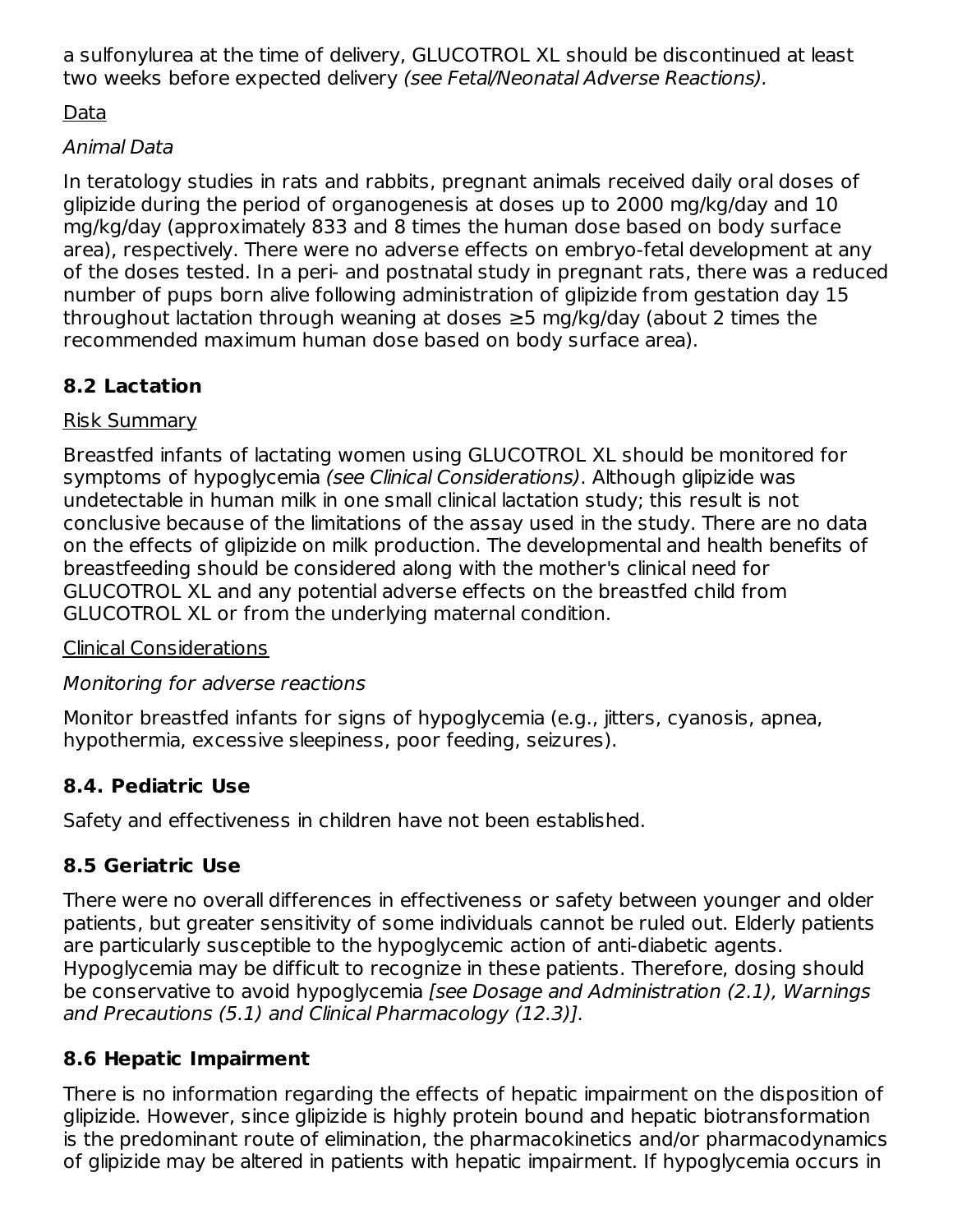such patients, it may be prolonged and appropriate management should be instituted [see Dosage and Administration (2.1), Warnings and Precautions (5.1) and Clinical Pharmacology (12.3)].

# **10 OVERDOSAGE**

Overdosage of sulfonylureas including GLUCOTROL XL can produce severe hypoglycemia. Mild hypoglycemic symptoms without loss of consciousness or neurologic findings should be treated with oral glucose. Severe hypoglycemic reactions with coma, seizure, or other neurological impairment are medical emergencies requiring immediate treatment. The patient should be treated with glucagon or intravenous glucose. Patients should be closely monitored for a minimum of 24 to 48 hours since hypoglycemia may recur after apparent clinical recovery. Clearance of glipizide from plasma may be prolonged in persons with liver disease. Because of the extensive protein binding of glipizide, dialysis is unlikely to be of benefit.

# **11 DESCRIPTION**

GLUCOTROL XL (glipizide) is an oral sulfonylurea.

The Chemical Abstracts name of glipizide is 1-cyclohexyl-3-[[p-[2-(5 methylpyrazinecarboxamido)ethyl] phenyl]sulfonyl]urea. The molecular formula is  $C_{21}H_{27}N_5O_4S$ ; the molecular weight is 445.55; the structural formula is shown below:



Glipizide is a whitish, odorless powder with a pKa of 5.9. It is insoluble in water and alcohols, but soluble in 0.1 N NaOH; it is freely soluble in dimethylformamide.

Each tablet contains 2.75 mg glipizide to provide a 2.5 mg dose.

Each tablet contains 5.49 mg glipizide to provide a 5 mg dose.

Each tablet contains 10.98 mg glipizide to provide a 10 mg dose.

Inert ingredients in the 2.5 mg, 5 mg and 10 mg formulations are: polyethylene oxide, hypromellose, magnesium stearate, sodium chloride, red ferric oxide, cellulose acetate, polyethylene glycol, Opadry® blue (OY-LS-20921)(2.5 mg tablets), Opadry® white (YS-2-7063)(5 mg and 10 mg tablet) and Opacode<sup>®</sup> Black Ink (S-1-17823).

# **System Components and Performance**

GLUCOTROL XL Extended Release Tablet is similar in appearance to a conventional tablet. It consists, however, of an osmotically active drug core surrounded by a semipermeable membrane. The core itself is divided into two layers: an "active" layer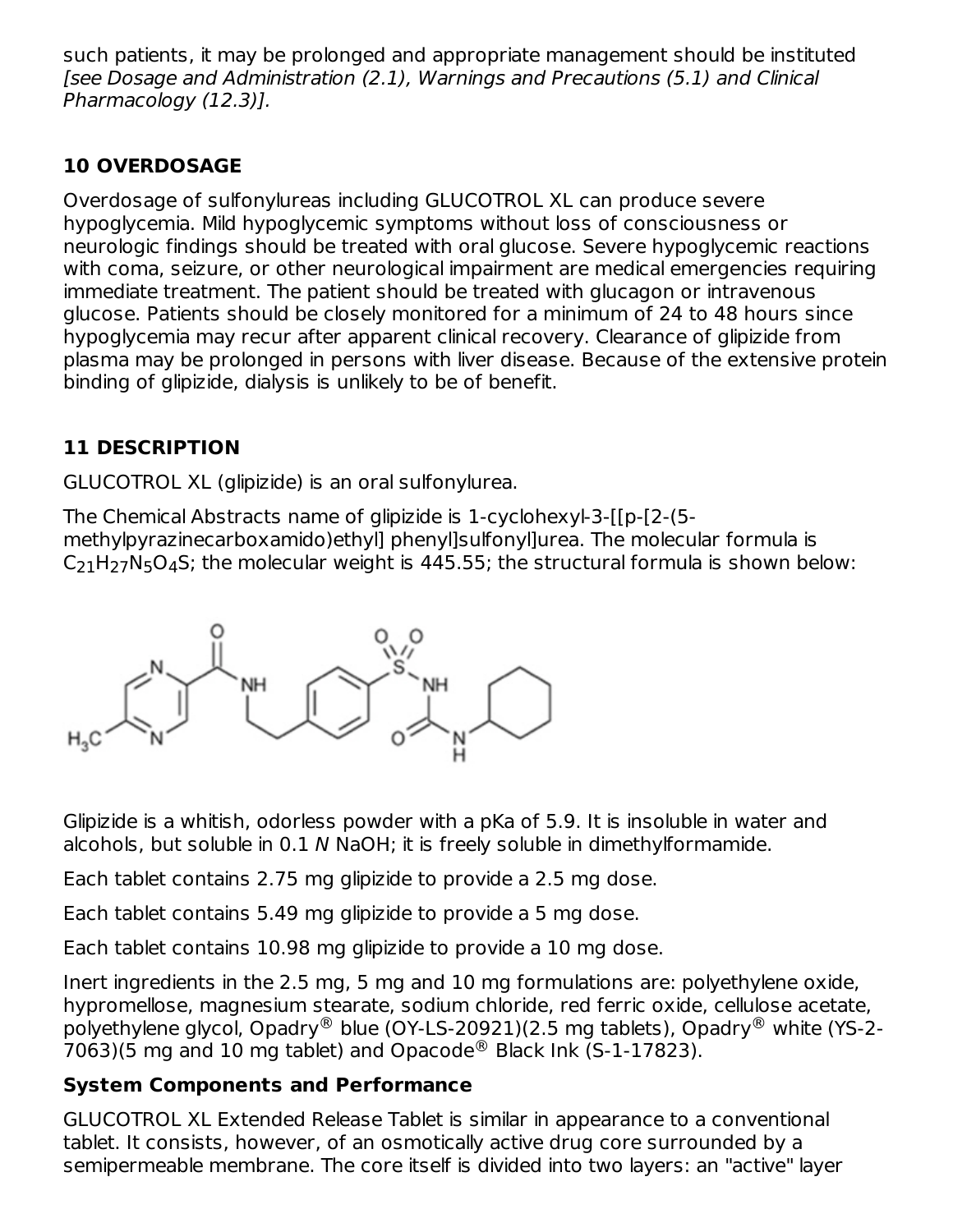containing the drug, and a "push" layer containing pharmacologically inert (but osmotically active) components. The membrane surrounding the tablet is permeable to water but not to drug or osmotic excipients. As water from the gastrointestinal tract enters the tablet, pressure increases in the osmotic layer and "pushes" against the drug layer, resulting in the release of drug through a small, laser-drilled orifice in the membrane on the drug side of the tablet.

The function of the GLUCOTROL XL Extended Release Tablet depends upon the existence of an osmotic gradient between the contents of the bi-layer core and fluid in the GI tract. The biologically inert components of the tablet remain intact during GI transit and are eliminated in the feces as an insoluble shell.

# **12 CLINICAL PHARMACOLOGY**

# **12.1 Mechanism of Action**

Glipizide primarily lowers blood glucose by stimulating the release of insulin from the pancreas, an effect dependent upon functioning beta cells in the pancreatic islets. Sulfonylureas bind to the sulfonylurea receptor in the pancreatic beta-cell plasma membrane, leading to closure of the ATP-sensitive potassium channel, thereby stimulating the release of insulin.

## **12.2 Pharmacodynamics**

The insulinotropic response to a meal is enhanced with GLUCOTROL XL administration in diabetic patients. The postprandial insulin and C-peptide responses continue to be enhanced after at least 6 months of treatment. In two randomized, double-blind, doseresponse studies comprising a total of 347 patients, there was no significant increase in fasting insulin in all GLUCOTROL XL-treated patients combined compared to placebo, although minor elevations were observed at some doses.

In studies of GLUCOTROL XL in subjects with type 2 diabete mellitus, once daily administration produced reductions in hemoglobin A1c, fasting plasma glucose and postprandial glucose. The relationship between dose and reduction in hemoglobin A1c was not established, however subjects treated with 20 mg had a greater reduction in fasting plasma glucose compared to subjects treated with 5 mg.

### **12.3 Pharmacokinetics**

#### Absorption

The absolute bioavailability of glipizide was 100% after single oral doses in patients with type 2 diabetes mellitus. Beginning 2 to 3 hours after administration of GLUCOTROL XL, plasma drug concentrations gradually rise reaching maximum concentrations within 6 to 12 hours after dosing. With subsequent once daily dosing of GLUCOTROL XL, plasma glipizide concentrations are maintained throughout the 24 hour dosing interval with less peak to trough fluctuation than that observed with twice daily dosing of immediate release glipizide.

The mean relative bioavailability of glipizide in 21 males with type 2 diabetes mellitus after administration of 20 mg GLUCOTROL XL, compared to immediate release Glucotrol (10 mg given twice daily), was 90% at steady-state. Steady-state plasma concentrations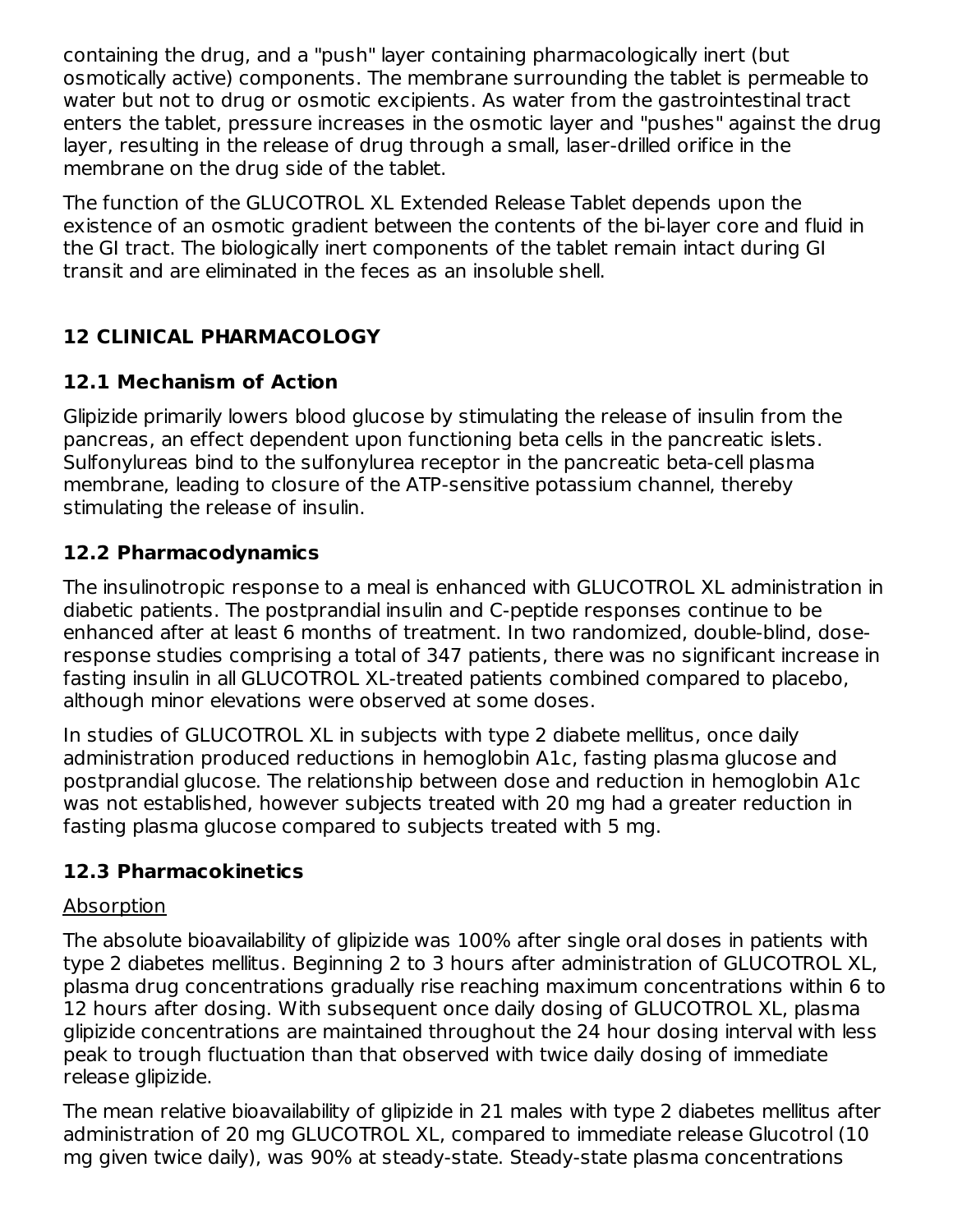were achieved by at least the fifth day of dosing with GLUCOTROL XL in 21 males with type 2 diabetes mellitus and patients younger than 65 years. No accumulation of drug was observed in patients with type 2 diabetes mellitus during chronic dosing with GLUCOTROL XL.

Administration of GLUCOTROL XL with food has no effect on the 2 to 3 hour lag time in drug absorption. In a single dose, food effect study in 21 healthy male subjects, the administration of GLUCOTROL XL immediately before a high fat breakfast resulted in a 40% increase in the glipizide mean C $_{\sf max}$  value, which was significant, but the effect on the AUC was not significant. There was no change in glucose response between the fed and fasting state. Markedly reduced GI retention times of the GLUCOTROL XL tablets over prolonged periods (e.g., short bowel syndrome) may influence the pharmacokinetic profile of the drug and potentially result in lower plasma concentrations.

In a multiple dose study in 26 males with type 2 diabetes mellitus, the pharmacokinetics of glipizide were linear with GLUCOTROL XL in that the plasma drug concentrations increased proportionately with dose. In a single dose study in 24 healthy subjects, four 5-mg, two 10-mg, and one 20-mg GLUCOTROL XL tablets were bioequivalent. In a separate single dose study in 36 healthy subjects, four 2.5-mg GLUCOTROL XL tablets were bioequivalent to one 10-mg GLUCOTROL XL tablet.

#### **Distribution**

The mean volume of distribution was approximately 10 liters after single intravenous doses in patients with type 2 diabetes mellitus. Glipizide is 98–99% bound to serum proteins, primarily to albumin.

#### Metabolism

The major metabolites of glipizide are products of aromatic hydroxylation and have no hypoglycemic activity. A minor metabolite, an acetylamino-ethyl benzene derivative, which accounts for less than 2% of a dose, is reported to have 1/10 to 1/3 as much hypoglycemic activity as the parent compound.

### **Elimination**

Glipizide is eliminated primarily by hepatic biotransformation: less than 10% of a dose is excreted as unchanged drug in urine and feces; approximately 90% of a dose is excreted as biotransformation products in urine (80%) and feces (10%).

The mean total body clearance of glipizide was approximately 3 liters per hour after single intravenous doses in patients with type 2 diabetes mellitus. The mean terminal elimination half-life of glipizide ranged from 2 to 5 hours after single or multiple doses in patients with type 2 diabetes mellitus.

# **Specific Populations**

### Pediatric:

Studies characterizing the pharmacokinetics of glipizide in pediatric patients have not been performed.

### Geriatric:

There were no differences in the pharmacokinetics of glipizide after single dose administration to older diabetic subjects compared to younger healthy subjects [see Use in Specific Populations (8.5)].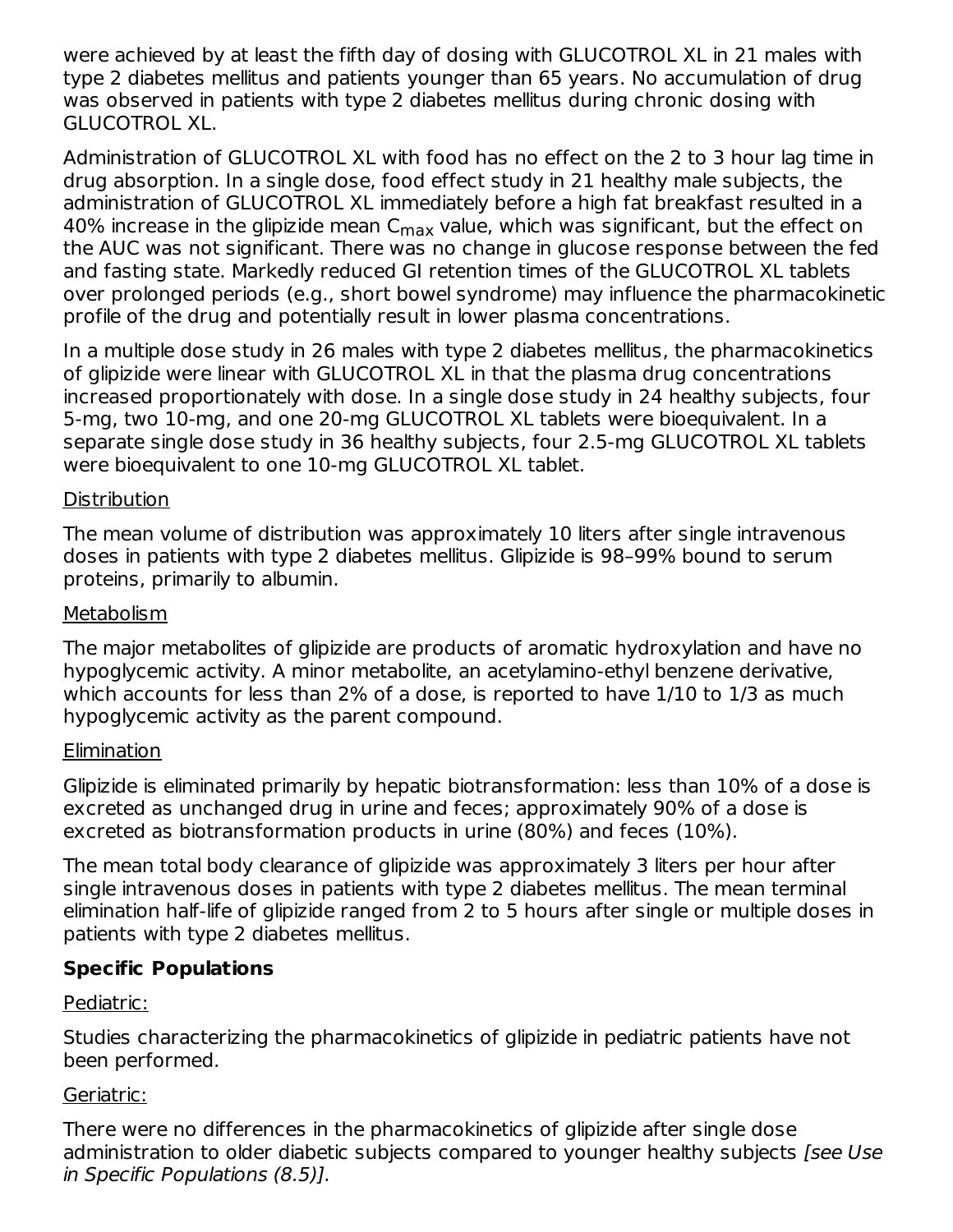#### Renal Impairment:

The pharmacokinetics of glipizide has not been evaluated in patients with varying degree of renal impairment. Limited data indicates that glipizide biotransformation products may remain in circulation for a longer time in subjects with renal impairment than that seen in subjects with normal renal function.

#### Hepatic Impairment:

The pharmacokinetics of glipizide has not been evaluated in patients with hepatic impairment.

#### **Drug-drug Interactions**

#### Miconazole

A potential interaction between oral miconazole and oral glipizide leading to severe hypoglycemia has been reported. Whether this interaction also occurs with the intravenous, topical, or vaginal preparations of miconazole is not known [see Drug Interactions (7.2)].

#### Fluconazole

Concomitant treatment with fluconazole increases plasma concentrations of glipizide. The effect of concomitant administration of Diflucan $^\circledR$  (fluconazole) and Glucotrol has been demonstrated in a placebo controlled crossover study in healthy volunteers. All subjects received Glucotrol alone and following treatment with 100 mg of Diflucan $^\circledR$  as a single daily oral dose for 7 days. The mean percentage increase in the glipizide AUC after fluconazole administration was 56.9% (range: 35 to 81%) [see Drug Interactions (7.3)].

#### Colesevelam

Colesevelam can reduce the maximum plasma concentration and total exposure of glipizide when the two are coadministered. In studies assessing the effect of colesevelam on the pharmacokinetics of glipizide ER in healthy volunteers, reductions in glipizide AUC $_{\rm 0- \infty}$  and C $_{\rm max}$  of 12% and 13%, respectively were observed when colesevelam was coadministered with glipizide ER. When glipizide ER was administered 4 hours prior to colesevelam, there was no significant change in glipizide AUC $_{\rm 0- \infty}$  or C $_{\rm max}$ , -4% and 0%, respectively [see Drug Interactions (7.4)].

# **13 NONCLINICAL TOXICOLOGY**

### **13.1 Carcinogenesis, Mutagenesis, Impairment of Fertility**

A twenty month study in rats and an eighteen month study in mice at doses up to 75 times the maximum human dose revealed no evidence of drug-related carcinogenicity. Bacterial and in vivo mutagenicity tests were uniformly negative. Studies in rats of both sexes at doses up to 20 times the human dose based on body surface area, showed no effects on fertility.

# **15 REFERENCES**

**1. Diabetes, 19, SUPP. 2: 747–830, 1970**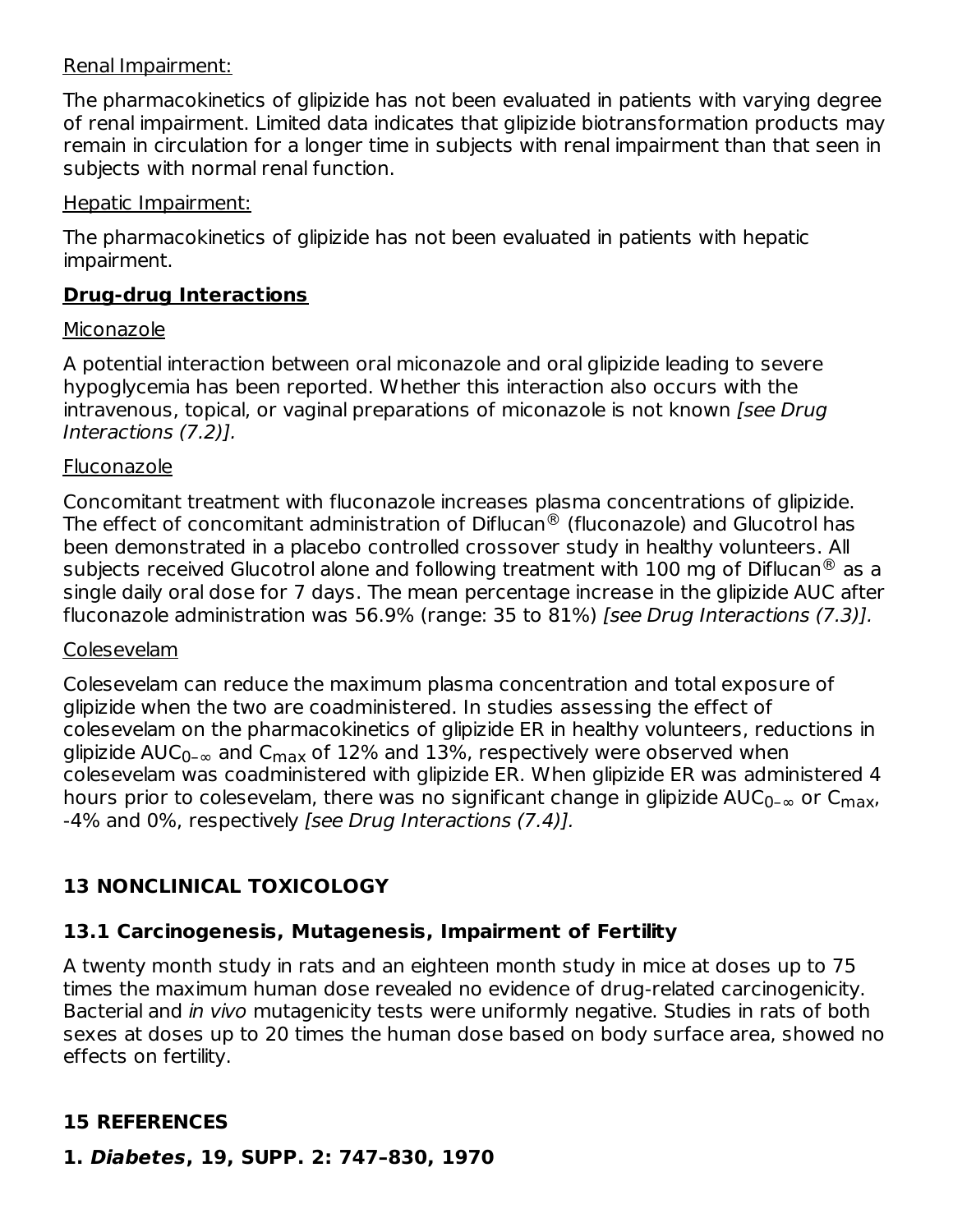## **16 HOW SUPPLIED/STORAGE AND HANDLING**

GLUCOTROL XL (glipizide) Extended Release Tablets are supplied to provide 2.5 mg, 5 mg, and 10 mg round, biconvex tablets and imprinted with black ink as follows:

| <b>Tablet</b><br><b>Strength</b> | <b>Tablet</b><br>Color/Shape     | <b>Tablet Markings</b>                  | <b>Package</b><br><b>Size</b>          | <b>NDC Code</b>                                                    |
|----------------------------------|----------------------------------|-----------------------------------------|----------------------------------------|--------------------------------------------------------------------|
| $2.5 \text{ mg}$                 | <b>Blue</b><br>Round<br>Biconvex | imprinted with "GXL 2.5" on one<br>side | Bottles of 30 NDC 0049-                |                                                                    |
| 5 <sub>mg</sub>                  | White<br>Round<br>Biconvex       | imprinted with "GXL 5" on one side      | Bottles of<br>100<br>Bottles of<br>500 | <b>NDC 0049-</b><br>$ 0174-02 $<br><b>NDC 0049-</b><br>$ 0174-03 $ |
| $10 \text{ mg}$                  | White<br>Round<br>Biconvex       | imprinted with "GXL 10" on one<br>side  | Bottles of<br>100<br>Bottles of<br>500 | <b>NDC 0049-</b><br>$ 0178-07$<br><b>NDC 0049-</b><br>$ 0178-08 $  |

**Table 2. GLUCOTROL XL Tablet Presentations**

**Recommended Storage:** The tablets should be protected from moisture and humidity. Store at 68–77°F (20–25°C); excursions permitted between 59°F and 86°F (15°C and 30°C) [see USP Controlled Room Temperature].

# **17 PATIENT COUNSELING INFORMATION**

Advise the patient to read the FDA-approved patient labeling (Patient Information).

Inform patients of the potential adverse reactions of GLUCOTROL XL including hypoglycemia. Explain the risks of hypoglycemia, its symptoms and treatment, and conditions that predispose to its development to patients and responsible family members. Also inform patients about the importance of adhering to dietary instructions, of a regular exercise program, and of regular testing of glycemic control.

Inform patients that GLUCOTROL XL should be swallowed whole. Inform patients that they should not chew, divide or crush tablets and they may occasionally notice in their stool something that looks like a tablet. In the GLUCOTROL XL tablet, the medication is contained within a non-dissolvable shell that has been specially designed to slowly release the drug so the body can absorb it.

#### **Pregnancy**

Advise females of reproductive potential to inform their prescriber of a known or suspected pregnancy [see Use in Specific Populations (8.1)].

#### Lactation

Advise breastfeeding women taking GLUCOTROL XL to monitor breastfed infants for signs of hypoglycemia (e.g., jitters, cyanosis, hypothermia, excessive sleepiness, poor feeding, seizures) [see Use in Specific Populations (8.2)].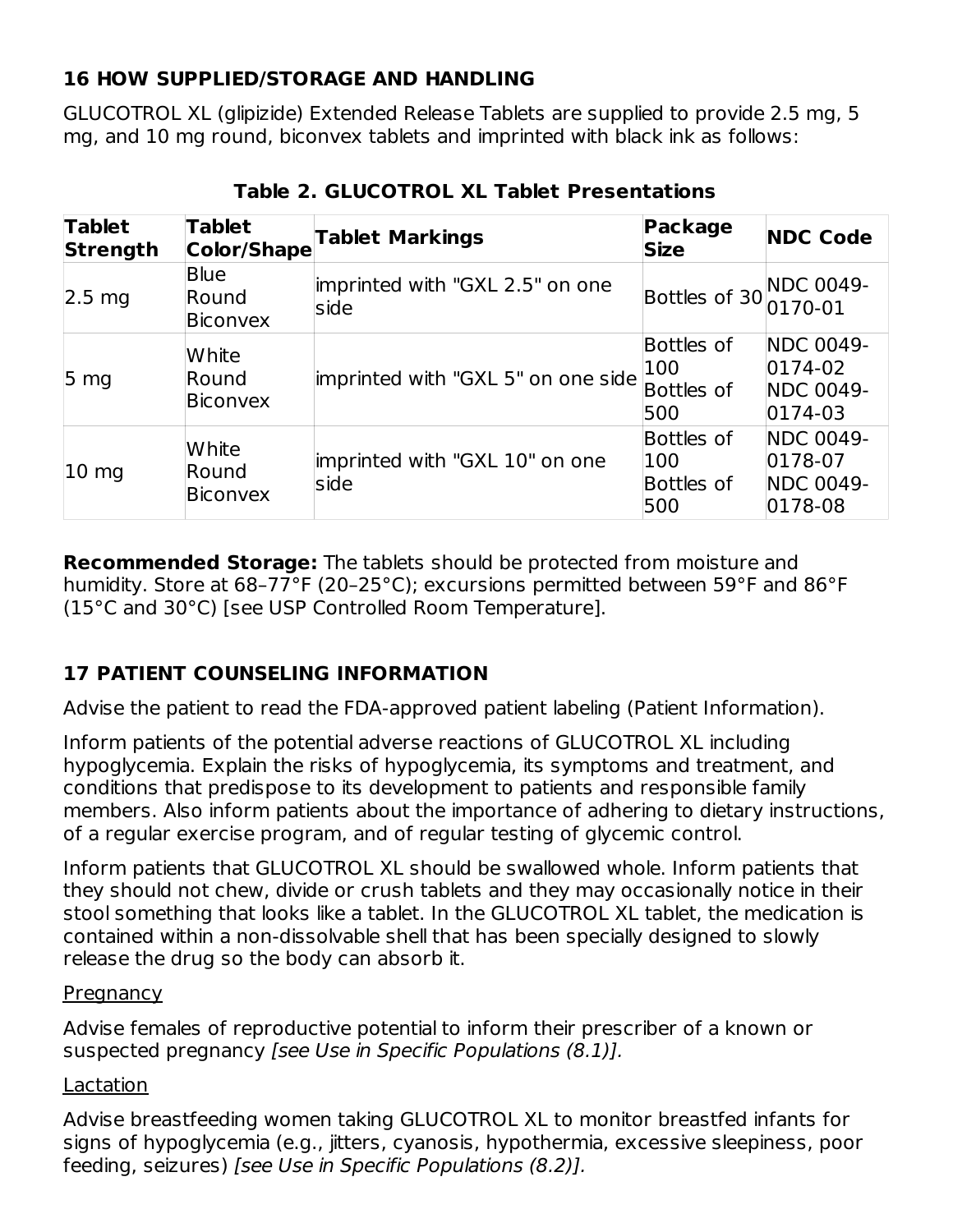This product's label may have been updated. For full prescribing information, please visit www.pfizer.com.

Distributed by



LAB-0113-16.0

## **PATIENT INFORMATION GLUCOTROL XL (GL'UːKˌOTROL)**

(glipizide)

extended release tablets

#### **What is GLUCOTROL XL?**

- GLUCOTROL XL is a prescription medicine you take by mouth used along with diet and exercise to lower blood sugar in adults with type 2 diabetes mellitus.
- GLUCOTROL XL is not for people with type 1 diabetes or people with diabetic ketoacidosis.

It is not known if GLUCOTROL XL is safe and effective in children under  $18$  years of age.

#### **Who Should Not Take GLUCOTROL XL? Do not use GLUCOTROL XL if you:**

- have a condition called diabetic ketoacidosis
- have ever had an allergic reaction to glipizide or any of the other ingredients in GLUCOTROL XL. See the end of this Patient Information for a complete list of ingredients in GLUCOTROL XL.

## **What should I tell my doctor before taking GLUCOTROL XL? Before you take GLUCOTROL XL, tell your healthcare provider if you:**

- Have ever had a condition called diabetic ketoacidosis
- Have kidney or liver problems
- Have had a blockage or narrowing of your intestines due to illness or past surgery
- Have chronic (continuing) diarrhea
- Have glucose-6-phosphate dehydrogenase (G6PD) deficiency. This condition usually runs in families. People with G6PD deficiency who take GLUCOTROL XL may develop hemolytic anemia (fast breakdown of red blood cells).
- Are pregnant or might be pregnant. It is not known if GLUCOTROL XL will harm your unborn baby. If you are pregnant, talk to your healthcare provider about the best way to control your blood sugar while you are pregnant. You should not take GLUCOTROL XL during the last two weeks of pregnancy.
- Are breastfeeding or plan to breastfeed. It is not known if GLUCOTROL XL passes into your breast milk. You and your healthcare provider should decide the best way to feed your baby during treatment with GLUCOTROL XL.

**Tell your doctor about all the medicines you take**, including prescription and over-the-counter medicines, vitamins, and herbal supplements.

GLUCOTROL XL may affect the way other medicines work, and other medicines may affect how GLUCOTROL XL works.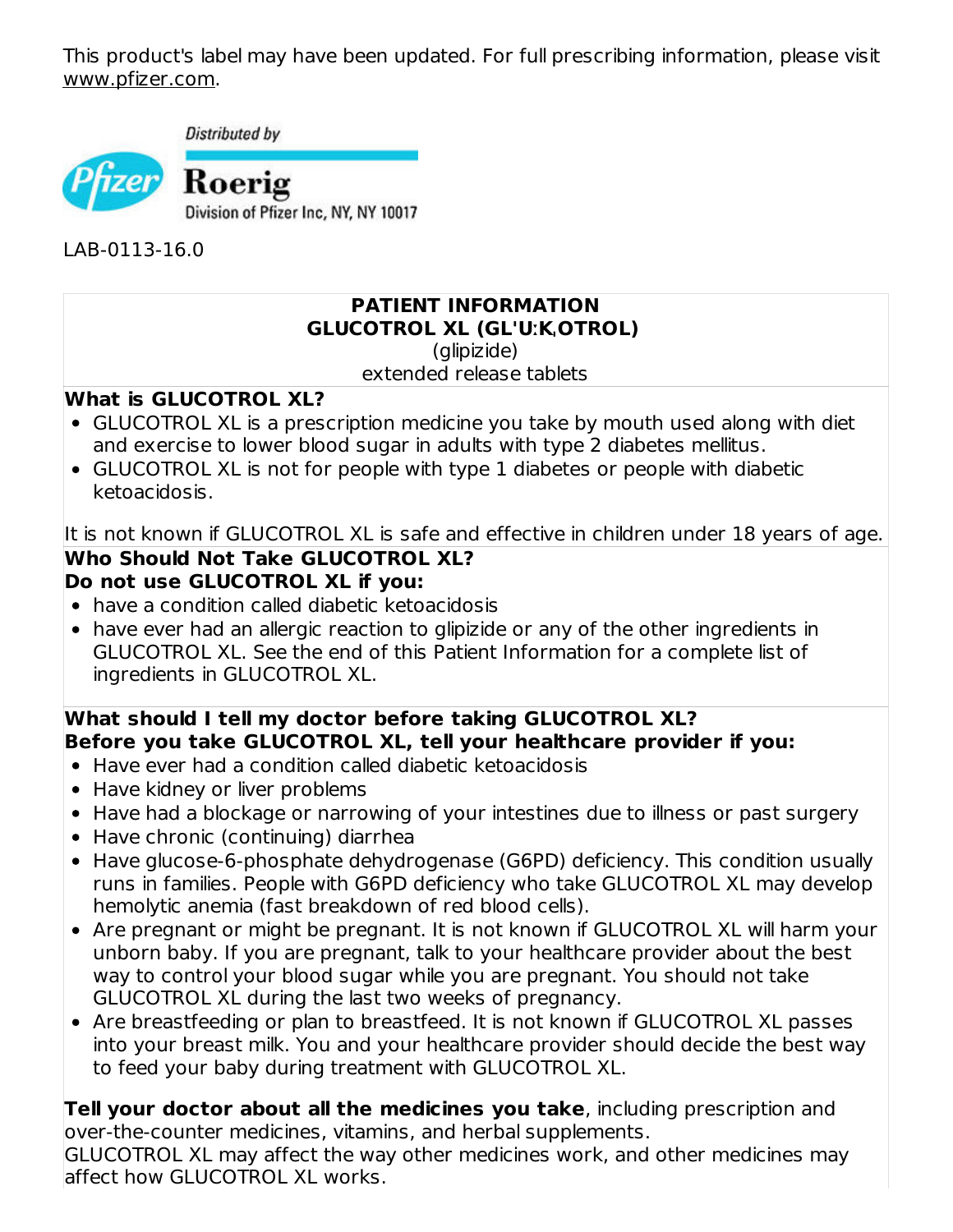Some medicines can affect how well GLUCOTROL XL works or may affect you blood sugar level.

Know the medicines you take. Keep a list of them and show it to your healthcare provider and pharmacist when you get a new medicine.

# **How should I take GLUCOTROL XL?**

- Take GLUCOTROL XL exactly as your healthcare provider tells you to take it.
- Your healthcare provider will tell you how much GLUCOTROL XL to take and when to take it.
- Take GLUCOTROL XL by mouth, 1 time each day with breakfast or your first meal of the day.
- Each GLUCOTROL XL tablet will release the medicine slowly over 24 hours. This is why you take it only 1 time each day.
- Swallow the GLUCOTROL XL whole. **Do not break, crush, dissolve, chew, or cut** the tablet in half. This will damage the tablet and release too much medicine into your body at one time.
- When you take GLUCOTROL XL you may see something in your stool that looks like a tablet. This is the empty shell from the tablet. It is normal for the empty shell to pass with your bowel movement after medicine has been absorbed by your body.
- It is important to take GLUCOTROL XL every day to help keep your blood sugar level under good control. Your healthcare provider may change your dose depending on your blood sugar test results. If your blood sugar level is not under control, call your healthcare provider. Do not change your dose unless your healthcare provider tells you to.
- If you take too much GLUCOTROL XL, call your healthcare provider or go to the nearest emergency room right away. Your healthcare provider may tell you to take GLUCOTROL XL with other diabetes

medicines. Low blood sugar can happen more often when GLUCOTROL XL is taken with other diabetes medicines. See "**What are the possible side effects of GLUCOTROL XL?**"

- Check your blood sugar as your healthcare provider tells you to.
- Stay on your prescribed diet and exercise program while taking GLUCOTROL XL.

# **What should I avoid while taking GLUCOTROL XL?**

- Do not drink alcohol while taking GLUCOTROL XL. It can increase your chances of getting serious side effects.
- Do not drive, operate machinery, or do other dangerous activities until you know how GLUCOTROL XL affects you.

### **What are the possible side effects of GLUCOTROL XL? GLUCOTROL XL can cause serious side effects, including:**

- **Low blood sugar.** GLUCOTROL XL may cause low blood sugar. Signs and symptoms of low blood sugar may include:
	- a cold clammy feeling
- hunger
- unusual sweating • fast heartbeat
- dizziness
- headache • blurred vision
- weakness
- $\bullet$  trembling
- slurred speech
- tingling in the lips or hands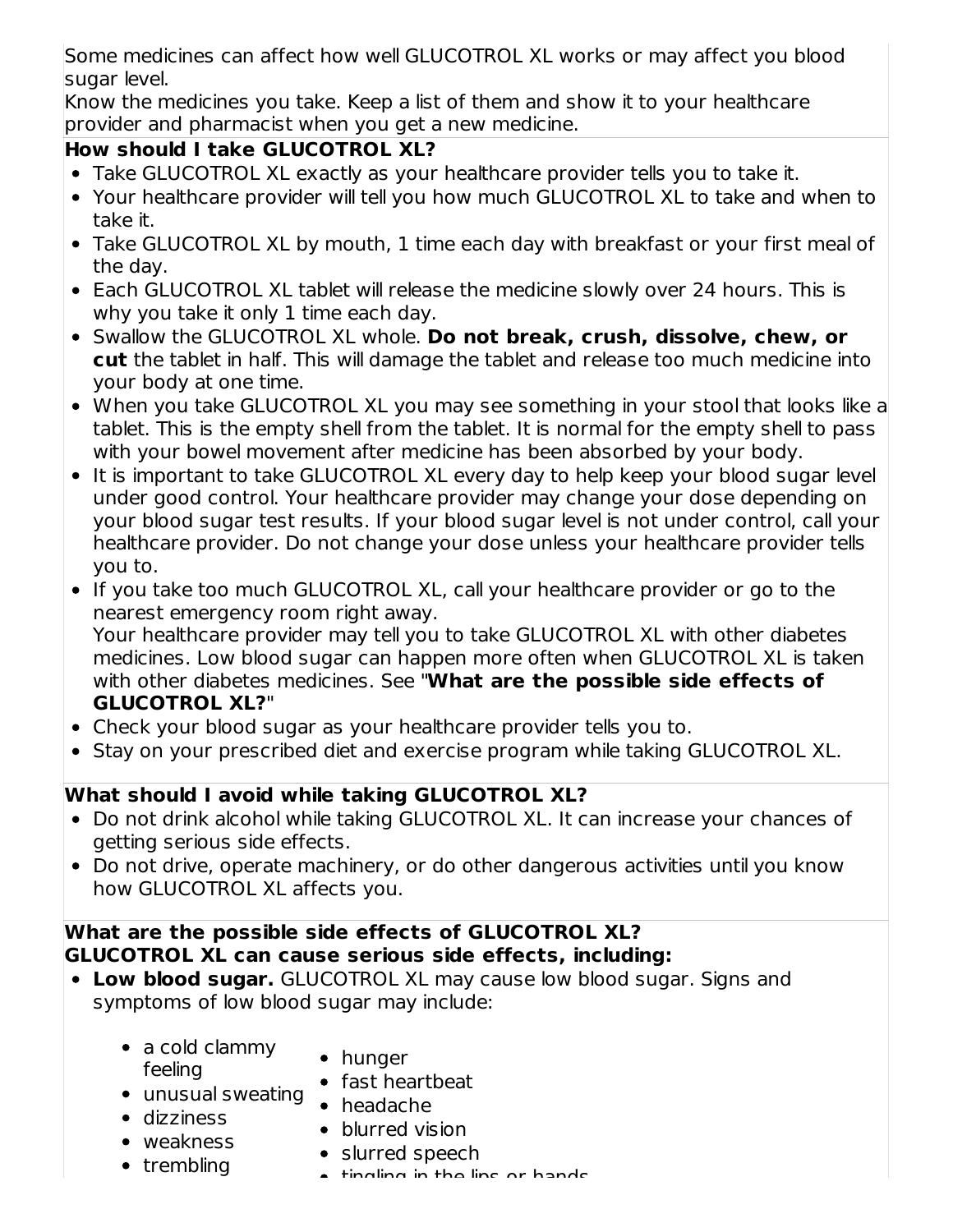• shakiness

If you have signs or symptoms of low blood sugar, eat or drink something with sugar in it right away. If you do not feel better or your blood sugar level does not go up, call your healthcare provider or go to the nearest emergency room.

**The most common side effects of GLUCOTROL XL include:** dizziness, diarrhea, nervousness, tremor, and gas.

These are not all the possible side effects of GLUCOTROL XL. For more information, ask your healthcare provider or pharmacist.

Call your doctor for medical advice about side effects. You may report side effects to FDA at 1-800-FDA-1088.

# **How to store GLUCOTROL XL?**

- Store GLUCOTROL XL at room temperature between 68°F to 77°F (20°C to 25°C).
- Store GLUCOTROL XL in a dry place, in its original container.

# **Keep GLUCOTROL XL and all medicines out of reach of children**.

**General information about the safe and effective use of GLUCOTROL XL.** Medicines are sometimes prescribed for purposes other than those listed in a patient information leaflet. Do not use GLUCOTROL XL for a condition for which it was not prescribed. Do not give GLUCOTROL XL to other people, even if they have the same symptoms you have. It may harm them.

This Patient Information summarizes the most important information about GLUCOTROL XL. If you would like more information, talk with your healthcare provider. You can ask your pharmacist or healthcare provider for information about GLUCOTROL XL that is written for healthcare professionals.

For more information about GLUCOTROL XL, you can visit the Pfizer internet site at www.pfizer.com.

# **What are the ingredients in GLUCOTROL XL?**

# **Active ingredient:** glipizide

**Inactive ingredients:** polyethylene oxide, hypromellose, magnesium stearate, sodium chloride, red ferric oxide, cellulose acetate, polyethylene glycol, Opadry® blue (OY-LS-20921), (2.5 mg tablets) Opadry® white (YS 2 7063), (5 mg and 10 mg tablet) Opacode® Black Ink (S-1-17823).

Distributed by

Roerig

Division of Pfizer Inc, NY, NY 10017

LAB-0115-7.0

This Patient Information has been approved by the U.S. Food and Drug Administration

Revised 08/2018

# **PRINCIPAL DISPLAY PANEL - 2.5 mg Tablet Bottle Label - NDC 0049-0170**

**Pfizer** NDC 0049-0170-01

**Glucotrol XL** ®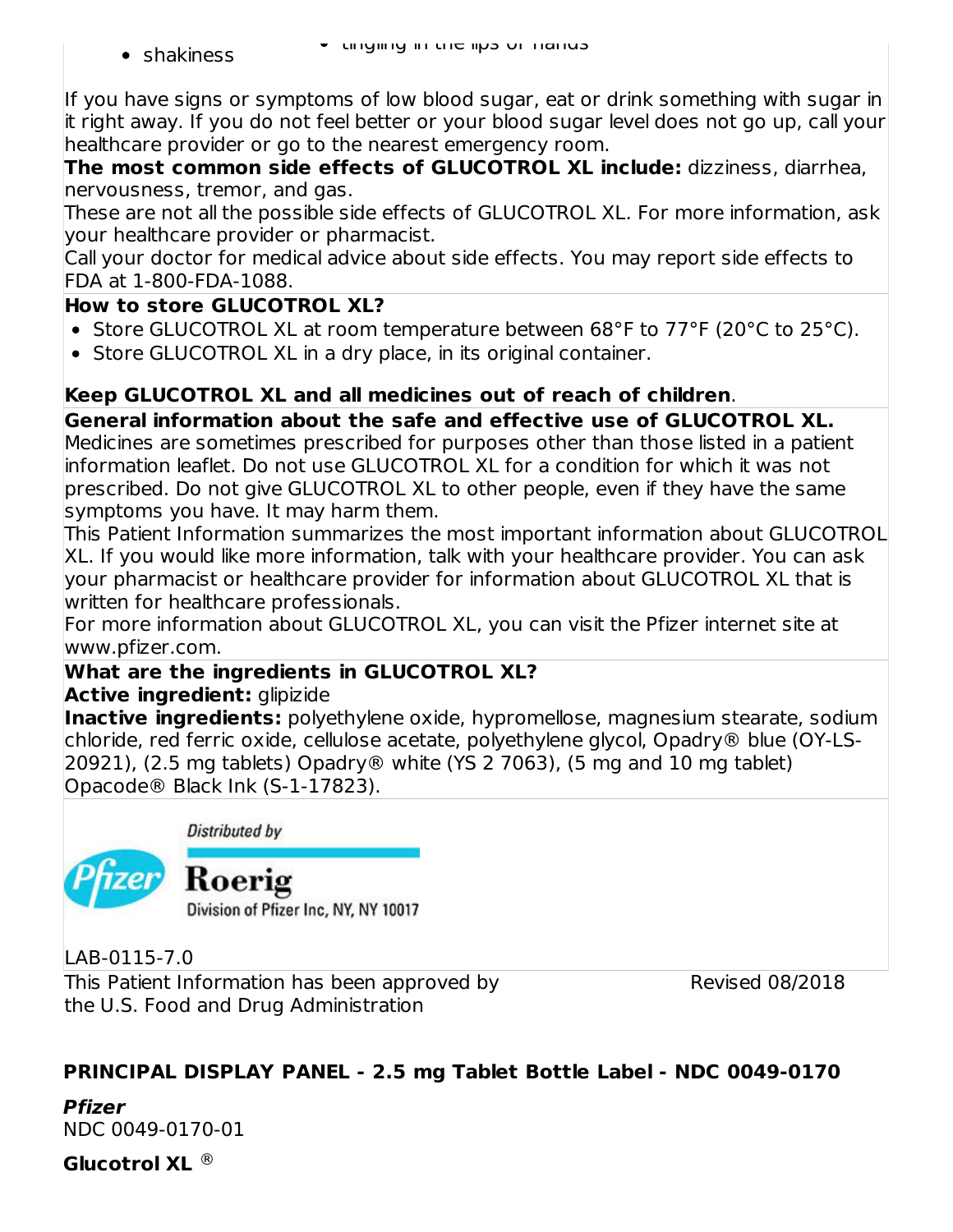#### (glipizide) extended release **Tablets**

**2.5 mg**

#### **GITS**

30 Tablets **Rx only**



### **PRINCIPAL DISPLAY PANEL - 5 mg Tablet Bottle Label - NDC 0049-0174**

#### **Pfizer**

NDC 0049-0174-02

#### **Glucotrol XL** ®

(glipizide) extended release **Tablets** 

#### **5 mg**

**GITS**

100 Tablets **Rx only**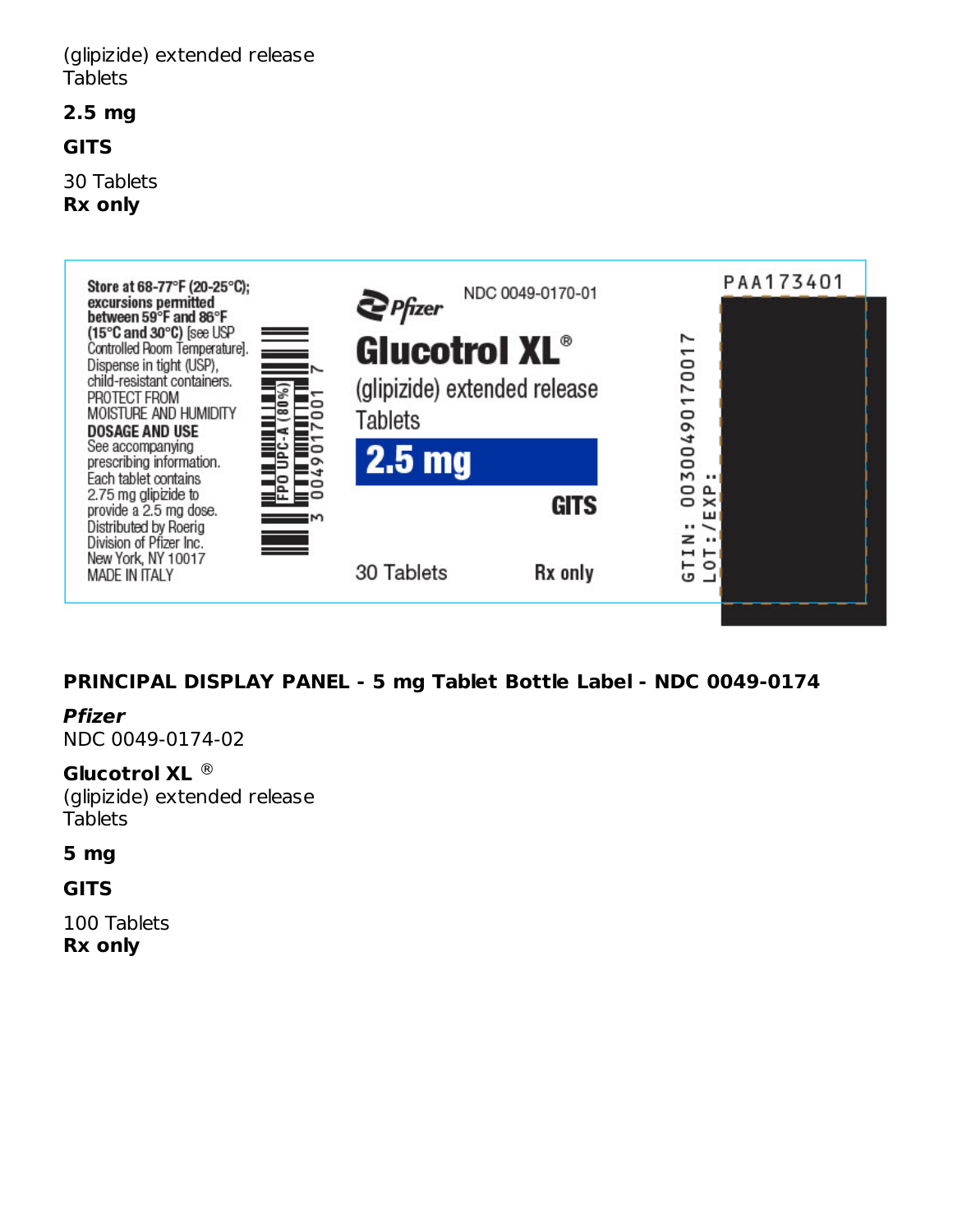

## **PRINCIPAL DISPLAY PANEL - 10 mg Tablet Bottle Label - NDC 0049-0178**

**Pfizer** NDC 0049-0178-07

**Glucotrol XL** ®(glipizide) extended release **Tablets** 

#### **10 mg**

#### **GITS**

100 Tablets **Rx only**

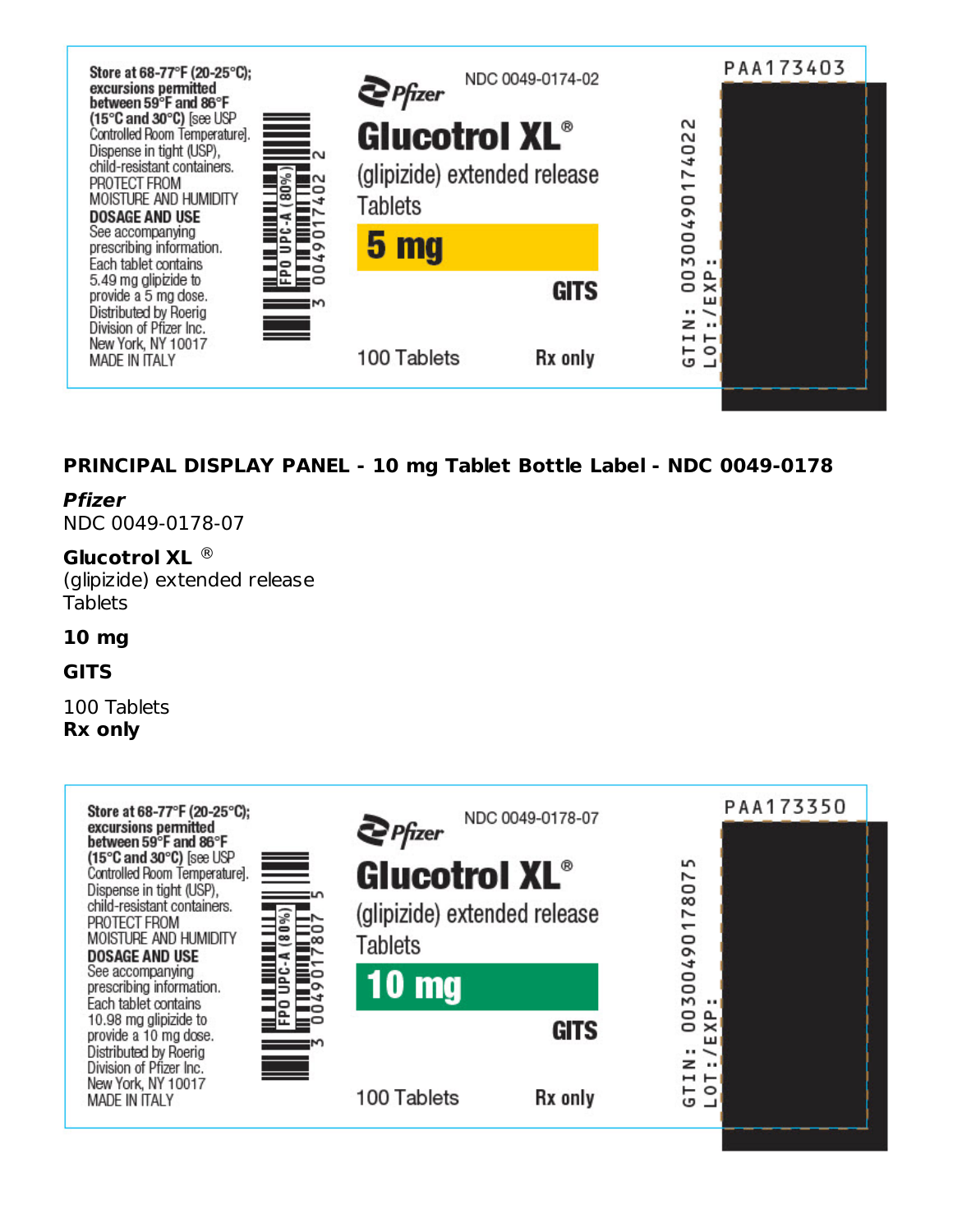# **GLUCOTROL XL**

| glipizide tablet, extended release                                                                         |                                        |                                                                   |              |                     |                                |               |                              |  |  |
|------------------------------------------------------------------------------------------------------------|----------------------------------------|-------------------------------------------------------------------|--------------|---------------------|--------------------------------|---------------|------------------------------|--|--|
|                                                                                                            |                                        |                                                                   |              |                     |                                |               |                              |  |  |
| <b>Product Information</b>                                                                                 |                                        |                                                                   |              |                     |                                |               |                              |  |  |
| <b>Product Type</b>                                                                                        |                                        | HUMAN PRESCRIPTION DRUG<br><b>Item Code (Source)</b>              |              |                     |                                | NDC:0049-0170 |                              |  |  |
| <b>Route of Administration</b>                                                                             |                                        | ORAL                                                              |              |                     |                                |               |                              |  |  |
|                                                                                                            |                                        |                                                                   |              |                     |                                |               |                              |  |  |
|                                                                                                            | <b>Active Ingredient/Active Moiety</b> |                                                                   |              |                     |                                |               |                              |  |  |
|                                                                                                            |                                        | <b>Ingredient Name</b>                                            |              |                     | <b>Basis of Strength</b>       |               | <b>Strength</b>              |  |  |
|                                                                                                            |                                        | <b>GLIPIZIDE</b> (UNII: X7WDT95N5C) (GLIPIZIDE - UNII:X7WDT95N5C) |              |                     | <b>GLIPIZIDE</b>               |               | $2.5 \text{ mg}$             |  |  |
|                                                                                                            |                                        |                                                                   |              |                     |                                |               |                              |  |  |
| <b>Inactive Ingredients</b>                                                                                |                                        |                                                                   |              |                     |                                |               |                              |  |  |
|                                                                                                            |                                        | <b>Ingredient Name</b>                                            |              |                     |                                |               | <b>Strength</b>              |  |  |
|                                                                                                            |                                        | POLYETHYLENE GLYCOL, UNSPECIFIED (UNII: 3WQ0SDWIA)                |              |                     |                                |               |                              |  |  |
| HYPROMELLOSE, UNSPECIFIED (UNII: 3NXW29V3WO)                                                               |                                        |                                                                   |              |                     |                                |               |                              |  |  |
| MAGNESIUM STEARATE (UNII: 70097M6I30)                                                                      |                                        |                                                                   |              |                     |                                |               |                              |  |  |
| SODIUM CHLORIDE (UNII: 451W47IQ8X)                                                                         |                                        |                                                                   |              |                     |                                |               |                              |  |  |
| FERRIC OXIDE RED (UNII: 1K09F3G675)                                                                        |                                        |                                                                   |              |                     |                                |               |                              |  |  |
| <b>CELLULOSE ACETATE (UNII: 3J2P07GVB6)</b>                                                                |                                        |                                                                   |              |                     |                                |               |                              |  |  |
|                                                                                                            |                                        |                                                                   |              |                     |                                |               |                              |  |  |
| <b>Product Characteristics</b>                                                                             |                                        |                                                                   |              |                     |                                |               |                              |  |  |
| Color                                                                                                      | <b>BLUE</b>                            |                                                                   | <b>Score</b> |                     |                                |               | no score                     |  |  |
| <b>Shape</b>                                                                                               | ROUND (biconvex)                       |                                                                   | <b>Size</b>  |                     |                                | 8mm           |                              |  |  |
| Flavor                                                                                                     |                                        |                                                                   |              | <b>Imprint Code</b> |                                |               | GXL:2:5                      |  |  |
| <b>Contains</b>                                                                                            |                                        |                                                                   |              |                     |                                |               |                              |  |  |
|                                                                                                            |                                        |                                                                   |              |                     |                                |               |                              |  |  |
| <b>Packaging</b>                                                                                           |                                        |                                                                   |              |                     |                                |               |                              |  |  |
| <b>Item Code</b><br>#                                                                                      |                                        |                                                                   |              |                     | <b>Marketing Start</b>         |               | <b>Marketing End</b>         |  |  |
|                                                                                                            |                                        | <b>Package Description</b><br><b>Date</b>                         |              |                     |                                |               | <b>Date</b>                  |  |  |
| NDC:0049-0170-<br>30 in 1 BOTTLE; Type 0: Not a Combination<br>$\mathbf{1}$<br>07/15/2013<br>Product<br>01 |                                        |                                                                   |              |                     |                                |               |                              |  |  |
|                                                                                                            |                                        |                                                                   |              |                     |                                |               |                              |  |  |
| <b>Marketing Information</b>                                                                               |                                        |                                                                   |              |                     |                                |               |                              |  |  |
|                                                                                                            |                                        |                                                                   |              |                     |                                |               |                              |  |  |
| <b>Marketing</b><br><b>Category</b>                                                                        |                                        | <b>Application Number or Monograph</b><br><b>Citation</b>         |              |                     | <b>Marketing Start</b><br>Date |               | <b>Marketing End</b><br>Date |  |  |
| <b>NDA</b>                                                                                                 | NDA020329                              |                                                                   |              |                     | 07/15/2013                     |               |                              |  |  |
|                                                                                                            |                                        |                                                                   |              |                     |                                |               |                              |  |  |

# **GLUCOTROL XL**

glipizide tablet, extended release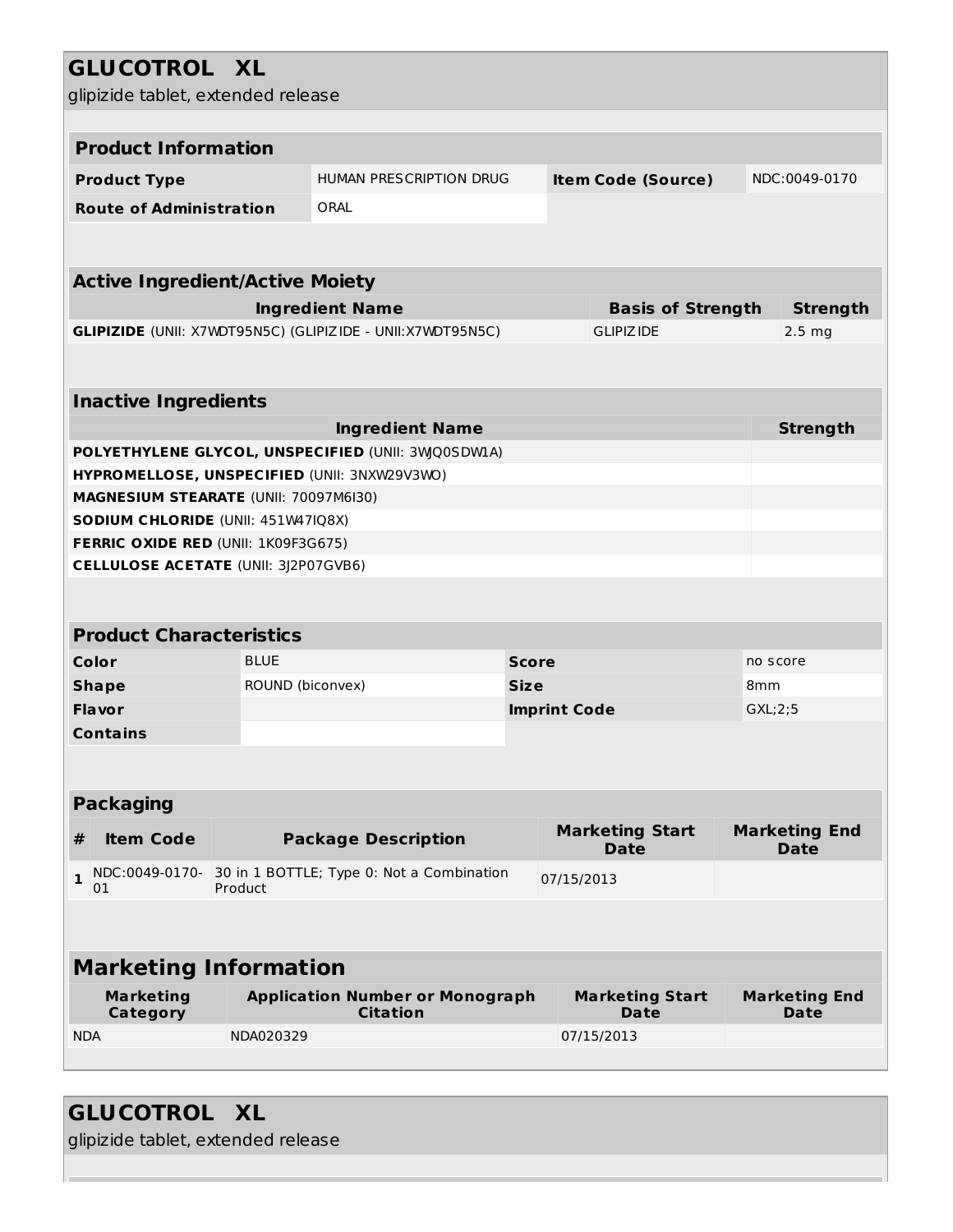|                | <b>Product Information</b>                                                                  |                  |                                                                   |              |                     |                                       |                 |                                     |  |
|----------------|---------------------------------------------------------------------------------------------|------------------|-------------------------------------------------------------------|--------------|---------------------|---------------------------------------|-----------------|-------------------------------------|--|
|                | <b>Product Type</b>                                                                         |                  | <b>HUMAN PRESCRIPTION DRUG</b>                                    |              |                     | <b>Item Code (Source)</b>             |                 | NDC:0049-0174                       |  |
|                | <b>Route of Administration</b>                                                              |                  | ORAL                                                              |              |                     |                                       |                 |                                     |  |
|                |                                                                                             |                  |                                                                   |              |                     |                                       |                 |                                     |  |
|                |                                                                                             |                  |                                                                   |              |                     |                                       |                 |                                     |  |
|                | <b>Active Ingredient/Active Moiety</b>                                                      |                  |                                                                   |              |                     |                                       |                 |                                     |  |
|                |                                                                                             |                  | <b>Ingredient Name</b>                                            |              |                     | <b>Basis of Strength</b>              |                 | <b>Strength</b>                     |  |
|                |                                                                                             |                  | <b>GLIPIZIDE</b> (UNII: X7WDT95N5C) (GLIPIZIDE - UNII:X7WDT95N5C) |              |                     | <b>GLIPIZIDE</b>                      |                 | 5 <sub>mg</sub>                     |  |
|                |                                                                                             |                  |                                                                   |              |                     |                                       |                 |                                     |  |
|                | <b>Inactive Ingredients</b>                                                                 |                  |                                                                   |              |                     |                                       |                 |                                     |  |
|                |                                                                                             |                  | <b>Ingredient Name</b>                                            |              |                     |                                       |                 | <b>Strength</b>                     |  |
|                |                                                                                             |                  | POLYETHYLENE GLYCOL, UNSPECIFIED (UNII: 3WQ0SDWLA)                |              |                     |                                       |                 |                                     |  |
|                |                                                                                             |                  | HYPROMELLOSE, UNSPECIFIED (UNII: 3NXW29V3WO)                      |              |                     |                                       |                 |                                     |  |
|                | MAGNESIUM STEARATE (UNII: 70097M6I30)                                                       |                  |                                                                   |              |                     |                                       |                 |                                     |  |
|                | SODIUM CHLORIDE (UNII: 451W47IQ8X)                                                          |                  |                                                                   |              |                     |                                       |                 |                                     |  |
|                | FERRIC OXIDE RED (UNII: 1K09F3G675)                                                         |                  |                                                                   |              |                     |                                       |                 |                                     |  |
|                | <b>CELLULOSE ACETATE (UNII: 3J2P07GVB6)</b>                                                 |                  |                                                                   |              |                     |                                       |                 |                                     |  |
|                |                                                                                             |                  |                                                                   |              |                     |                                       |                 |                                     |  |
|                | <b>Product Characteristics</b>                                                              |                  |                                                                   |              |                     |                                       |                 |                                     |  |
|                | Color                                                                                       | <b>WHITE</b>     |                                                                   | <b>Score</b> |                     |                                       |                 | no score                            |  |
|                | <b>Shape</b>                                                                                | ROUND (biconvex) |                                                                   | <b>Size</b>  |                     |                                       | 8 <sub>mm</sub> |                                     |  |
|                | <b>Flavor</b>                                                                               |                  |                                                                   |              | <b>Imprint Code</b> |                                       | GXL;5           |                                     |  |
|                | <b>Contains</b>                                                                             |                  |                                                                   |              |                     |                                       |                 |                                     |  |
|                |                                                                                             |                  |                                                                   |              |                     |                                       |                 |                                     |  |
|                | <b>Packaging</b>                                                                            |                  |                                                                   |              |                     |                                       |                 |                                     |  |
| #              | <b>Item Code</b>                                                                            |                  | <b>Package Description</b>                                        |              |                     | <b>Marketing Start</b><br><b>Date</b> |                 | <b>Marketing End</b><br><b>Date</b> |  |
| 1              | NDC:0049-0174-<br>02                                                                        | Product          | 100 in 1 BOTTLE; Type 0: Not a Combination                        |              | 05/09/2013          |                                       |                 |                                     |  |
| $\overline{2}$ | NDC:0049-0174-<br>500 in 1 BOTTLE; Type 0: Not a Combination<br>05/09/2013<br>03<br>Product |                  |                                                                   |              |                     |                                       |                 |                                     |  |
|                |                                                                                             |                  |                                                                   |              |                     |                                       |                 |                                     |  |
|                |                                                                                             |                  |                                                                   |              |                     |                                       |                 |                                     |  |
|                | <b>Marketing Information</b>                                                                |                  |                                                                   |              |                     |                                       |                 |                                     |  |
|                | <b>Marketing</b><br><b>Category</b>                                                         |                  | <b>Application Number or Monograph</b><br><b>Citation</b>         |              |                     | <b>Marketing Start</b><br><b>Date</b> |                 | <b>Marketing End</b><br><b>Date</b> |  |
| <b>NDA</b>     |                                                                                             | NDA020329        |                                                                   |              |                     | 05/09/2013                            |                 |                                     |  |
|                |                                                                                             |                  |                                                                   |              |                     |                                       |                 |                                     |  |
|                |                                                                                             |                  |                                                                   |              |                     |                                       |                 |                                     |  |

| <b>GLUCOTROL XL</b><br>glipizide tablet, extended release |                         |                           |               |  |  |
|-----------------------------------------------------------|-------------------------|---------------------------|---------------|--|--|
| <b>Product Information</b>                                |                         |                           |               |  |  |
| <b>Product Type</b>                                       | HUMAN PRESCRIPTION DRUG | <b>Item Code (Source)</b> | NDC:0049-0178 |  |  |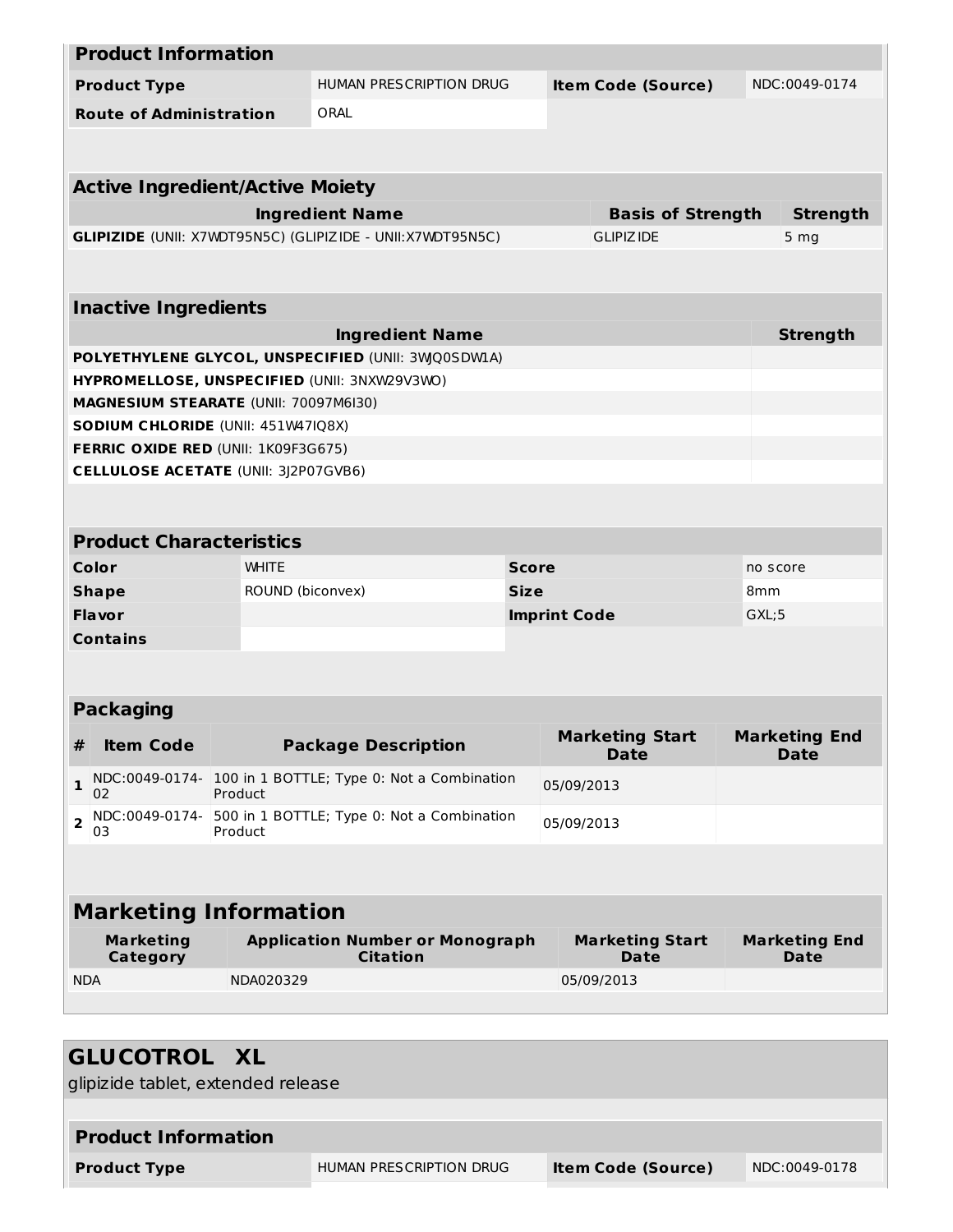| <b>Route of Administration</b> | ORAL |
|--------------------------------|------|
|--------------------------------|------|

|                              |                                | <b>Active Ingredient/Active Moiety</b>       |                                                                   |                     |            |                                       |                                     |  |
|------------------------------|--------------------------------|----------------------------------------------|-------------------------------------------------------------------|---------------------|------------|---------------------------------------|-------------------------------------|--|
|                              |                                | <b>Ingredient Name</b>                       |                                                                   |                     |            | <b>Basis of Strength</b>              | <b>Strength</b>                     |  |
|                              |                                |                                              | <b>GLIPIZIDE</b> (UNII: X7WDT95N5C) (GLIPIZIDE - UNII:X7WDT95N5C) |                     |            | <b>GLIPIZIDE</b>                      | 10 <sub>mg</sub>                    |  |
|                              |                                |                                              |                                                                   |                     |            |                                       |                                     |  |
|                              | <b>Inactive Ingredients</b>    |                                              |                                                                   |                     |            |                                       |                                     |  |
|                              |                                |                                              | <b>Ingredient Name</b>                                            |                     |            |                                       | <b>Strength</b>                     |  |
|                              |                                |                                              | POLYETHYLENE GLYCOL, UNSPECIFIED (UNII: 3WQ0SDWIA)                |                     |            |                                       |                                     |  |
|                              |                                | HYPROMELLOSE, UNSPECIFIED (UNII: 3NXW29V3WO) |                                                                   |                     |            |                                       |                                     |  |
|                              |                                | <b>MAGNESIUM STEARATE (UNII: 70097M6I30)</b> |                                                                   |                     |            |                                       |                                     |  |
|                              |                                | SODIUM CHLORIDE (UNII: 451W47IQ8X)           |                                                                   |                     |            |                                       |                                     |  |
|                              |                                | FERRIC OXIDE RED (UNII: 1K09F3G675)          |                                                                   |                     |            |                                       |                                     |  |
|                              |                                | <b>CELLULOSE ACETATE (UNII: 3)2P07GVB6)</b>  |                                                                   |                     |            |                                       |                                     |  |
|                              |                                |                                              |                                                                   |                     |            |                                       |                                     |  |
|                              | <b>Product Characteristics</b> |                                              |                                                                   |                     |            |                                       |                                     |  |
| Color                        |                                | <b>WHITE</b>                                 |                                                                   | <b>Score</b>        |            |                                       | no score                            |  |
|                              | <b>Shape</b>                   | ROUND (biconvex)                             |                                                                   | <b>Size</b>         |            |                                       | 10 <sub>mm</sub>                    |  |
|                              | Flavor                         |                                              |                                                                   | <b>Imprint Code</b> |            | GXL;10                                |                                     |  |
|                              | <b>Contains</b>                |                                              |                                                                   |                     |            |                                       |                                     |  |
|                              |                                |                                              |                                                                   |                     |            |                                       |                                     |  |
|                              | <b>Packaging</b>               |                                              |                                                                   |                     |            |                                       |                                     |  |
| #                            | <b>Item Code</b>               |                                              | <b>Package Description</b>                                        |                     |            | <b>Marketing Start</b><br><b>Date</b> | <b>Marketing End</b><br><b>Date</b> |  |
| $\mathbf{1}$                 | NDC:0049-0178-<br>07           | Product                                      | 100 in 1 BOTTLE; Type 0: Not a Combination                        |                     | 05/09/2013 |                                       |                                     |  |
| 2                            | NDC:0049-0178-<br>08           | Product                                      | 500 in 1 BOTTLE; Type 0: Not a Combination                        |                     | 05/09/2013 |                                       |                                     |  |
|                              |                                |                                              |                                                                   |                     |            |                                       |                                     |  |
| <b>Marketing Information</b> |                                |                                              |                                                                   |                     |            |                                       |                                     |  |
|                              | <b>Marketing</b><br>Category   |                                              | <b>Application Number or Monograph</b><br><b>Citation</b>         |                     |            | <b>Marketing Start</b><br><b>Date</b> | <b>Marketing End</b><br><b>Date</b> |  |
| <b>NDA</b>                   |                                | NDA020329                                    |                                                                   |                     |            | 05/09/2013                            |                                     |  |
|                              |                                |                                              |                                                                   |                     |            |                                       |                                     |  |

**Labeler -** Roerig (829076996)

| <b>Establishment</b>              |                |                |               |                                       |  |  |
|-----------------------------------|----------------|----------------|---------------|---------------------------------------|--|--|
| <b>Name</b>                       |                | <b>Address</b> | <b>ID/FEI</b> | <b>Business Operations</b>            |  |  |
| <b>Pfizer Pharmaceuticals LLC</b> |                |                | 829084552     | PACK(0049-0170, 0049-0174, 0049-0178) |  |  |
| <b>Establishment</b>              |                |                |               |                                       |  |  |
| <b>Name</b>                       | <b>Address</b> | <b>ID/FEI</b>  |               | <b>Business Operations</b>            |  |  |